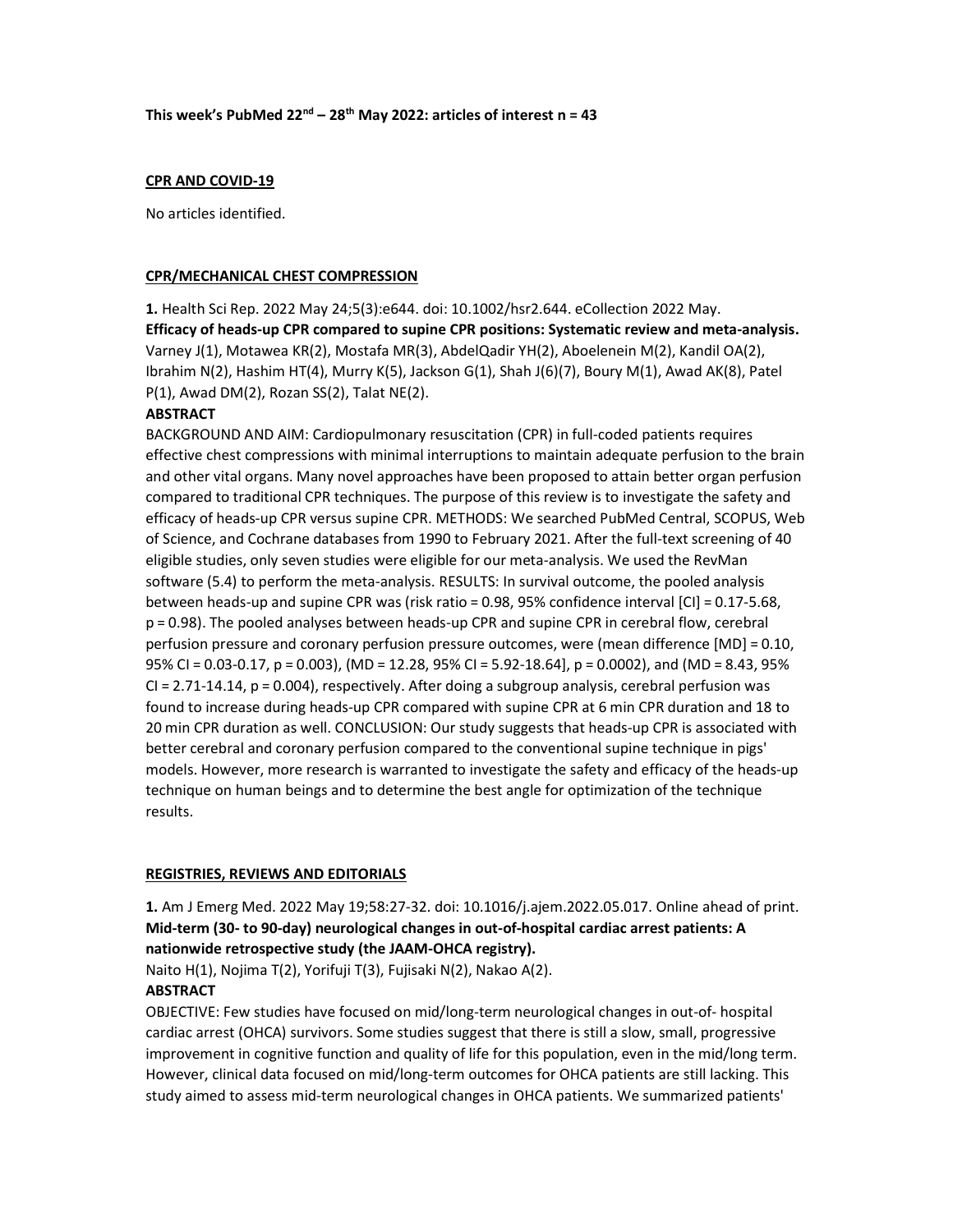improved or worsened neurological changes between 30 and 90 days. Then we identified the relationship between clinical variables and 30- to 90-day neurological improvement. METHODS: A retrospective review of data (Jun 2014 - Dec 2017) from a Japanese nationwide OHCA registry was conducted. Inclusion criteria were OHCA patients ≥18 years old. Exclusion criteria were death within 30 days and missing Cerebral Performance Category (CPC) score at 30 and 90 days. We described the distributions of 30-day and 90-day CPC scores as well as the number and portion of patients whose CPC scores improved and worsened between 30 and 90 days. Additionally, factors affecting improved neurological changes over the time period were examined using multivariable logistic regression. RESULTS: Of the registry's 34,745 patients, 1868 were analyzed. Favorable neurological outcomes (CPC scores of 1 and 2) were seen in 1020/1868 patients at 90 days. CPC scores at 90 days were: CPC 1: 866 (46%), CPC 2: 154 (8.2%), CPC 3: 224 (12%), and CPC 4: 392 (20%), respectively. A total of 232 patients (CPC 5: 12%) died between 30 and 90 days. In 133 patients (7%), 90-day CPC scores improved compared to their 30-day scores. In 260 patients (14%), 90-day CPC scores worsened compared with their 30-day scores. Application of target temperature management was an independent factor for 30- to 90-day neurological improvement (adjusted odds ratio: 1.69, 95% confidence interval: 1.07-2.68). CONCLUSIONS: In our nationwide registry, 7% of resuscitated patients had improved neurological changes in the 30- to 90-day period; most of the improvements were CPC scores improving from 2 to 1. Target temperature management was an independent factor associated with CPC improvement over the 30- to 90-day period.

2. Resusc Plus. 2022 May 18;10:100249. doi: 10.1016/j.resplu.2022.100249. eCollection 2022 Jun. Thrombolysis for pulmonary embolism cardiac arrest after large hemispheric stroke: The lesser of two evils?

Esmaeeli S(1), Kashani S(2), Nozari A(1). NO ABSTRACT AVAILABLE

#### IN-HOSPITAL CARDIAC ARREST

1. Resuscitation. 2022 May 23:S0300-9572(22)00165-4. doi: 10.1016/j.resuscitation.2022.05.014. Online ahead of print.

## Socioeconomic status and risk of in-hospital cardiac arrest.

Stankovic N(1), Holmberg MJ(2), Granfeldt A(3), Andersen LW(4).

#### **ABSTRACT**

AIM: To investigate how socioeconomic status was associated with the risk of in-hospital cardiac arrest in Denmark. METHODS: We conducted a matched case-control study based on data from nationwide registries in Denmark. A total of 3,449 cases with in-hospital cardiac arrest in 2017 and 2018 were matched at the index time based on age and sex with up to 10 controls from the total Danish population and a hospitalized patient population, respectively. Household income, household assets, and education were used as measures of socioeconomic status. Conditional logistic regression was used to assess the association between socioeconomic status and the risk of inhospital cardiac arrest. RESULTS: Across all analyses of cases and controls, high household income, high household assets, and higher education were associated with decreased odds of in-hospital cardiac arrest. In the analyses of cases and background controls, high household income was associated with 0.45 (95% CI: 0.40, 0.52) times the odds of in-hospital cardiac arrest compared to low household income, which was similar for household assets. Compared to basic education, higher education was associated with 0.50 (95% CI: 0.43, 0.58) times the odds of in-hospital cardiac arrest. The results attenuated marginally after adjustment for comorbidities. Similar albeit attenuated findings were observed in the analyses of cases and hospitalized controls. CONCLUSIONS: In this matched case-control study, high socioeconomic status was associated with lower odds of in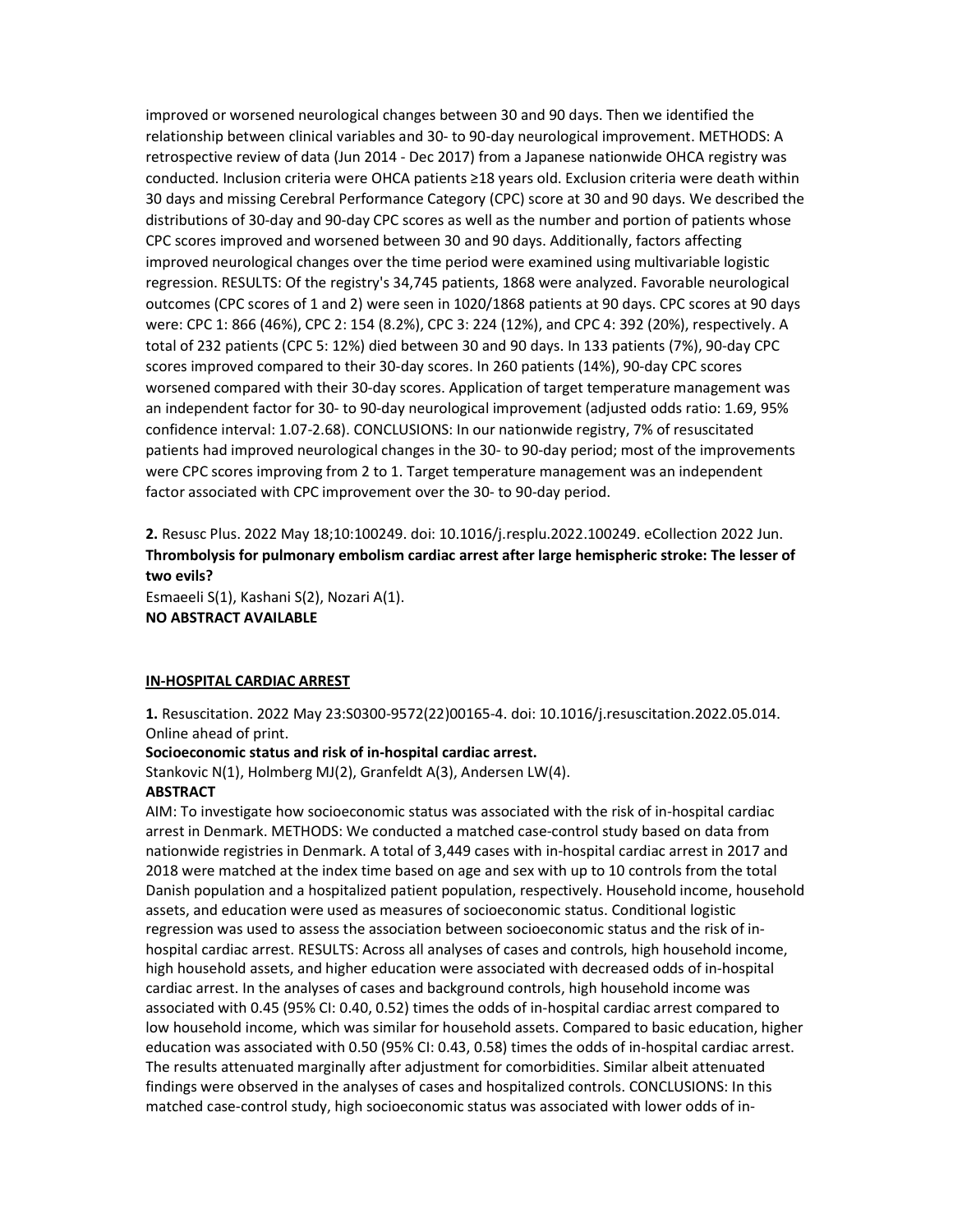hospital cardiac arrest compared to low socioeconomic status. The findings were consistent across household income, household assets, and education and persisted after adjustment for comorbidities. Strategies are needed to address the socioeconomic inequalities observed in the risk of in-hospital cardiac arrest.

## 2. Sci Rep. 2022 May 24;12(1):8779. doi: 10.1038/s41598-022-12781-6.

External validation of a triage tool for predicting cardiac arrest in the emergency department. Sun JT(1)(2), Chang CC(3)(4), Lu TC(5)(6), Lin JC(1)(2), Wang CH(5)(6), Fang CC(5)(6), Huang CH(5)(6), Chen WJ(5)(6), Tsai CL(7)(8).

## **ABSTRACT**

Early recognition and prevention comprise the first ring of the Chain of Survival for in-hospital cardiac arrest (IHCA). We previously developed and internally validated an emergency department (ED) triage tool, Emergency Department In-hospital Cardiac Arrest Score (EDICAS), for predicting EDbased IHCA. We aimed to externally validate this novel tool in another ED population. This retrospective cohort study used electronic clinical warehouse data from a tertiary medical center with approximately 130,000 ED visits per year. We retrieved data from 268,208 ED visits over a 2 year period. We selected one ED visit per person and excluded out-of-hospital cardiac arrest or children. Patient demographics and computerized triage information were retrieved, and the EDICAS was calculated to predict the ED-based IHCA. A total of 145,557 adult ED patients were included. Of them, 240 (0.16%) developed IHCA. The EDICAS showed excellent discrimination with an area under the receiver operating characteristic (AUROC) of 0.88. The AUROC of the EDICAS outperformed those of other early warning scores (0.80 for Modified Early Warning Score [MEWS] and 0.83 for Rapid Emergency Medicine Score [REMS]) in the same ED population. An EDICAS of 6 or above (i.e., high-risk patients) corresponded to a sensitivity of 33%, a specificity of 97%, and a positive likelihood ratio of 12.2. In conclusion, we externally validated a tool for predicting imminent IHCA in the ED and demonstrated its superior performance over other early warning scores. The real-world impact of the EDICAS warning system with appropriate interventions would require a future prospective study.

## INJURIES AND CPR

1. Am J Emerg Med. 2022 May 18:S0735-6757(22)00320-5. doi: 10.1016/j.ajem.2022.05.020. Online ahead of print.

Surgical stabilization of iatrogenic rib fractures following cardiopulmonary resuscitation. Spardy J(1), Kornblith L(2), Elkbuli A(3). NO ABSTRACT AVAILABLE

#### CAUSE OF THE ARREST

1. Resuscitation. 2022 Jun;175:171-172. doi: 10.1016/j.resuscitation.2022.03.031. A debate on the relationship between out-of-hospital cardiac arrest attributed to poisoning and good neurological outcome. Zhou C(1), Ye L(2), Luo C(3), Wang G(4), Xu P(5). NO ABSTRACT AVAILABLE

2. JAMA Netw Open. 2022 May 2;5(5):e2214351. doi: 10.1001/jamanetworkopen.2022.14351. Identification and Treatment of Opioid-Associated Out-of-Hospital Cardiac Arrest in Emergency Medical Service Protocols.

Dillon DG(1), Porto GD(2), Eswaran V(1)(3), Shay C(1), Montoy JCC(1).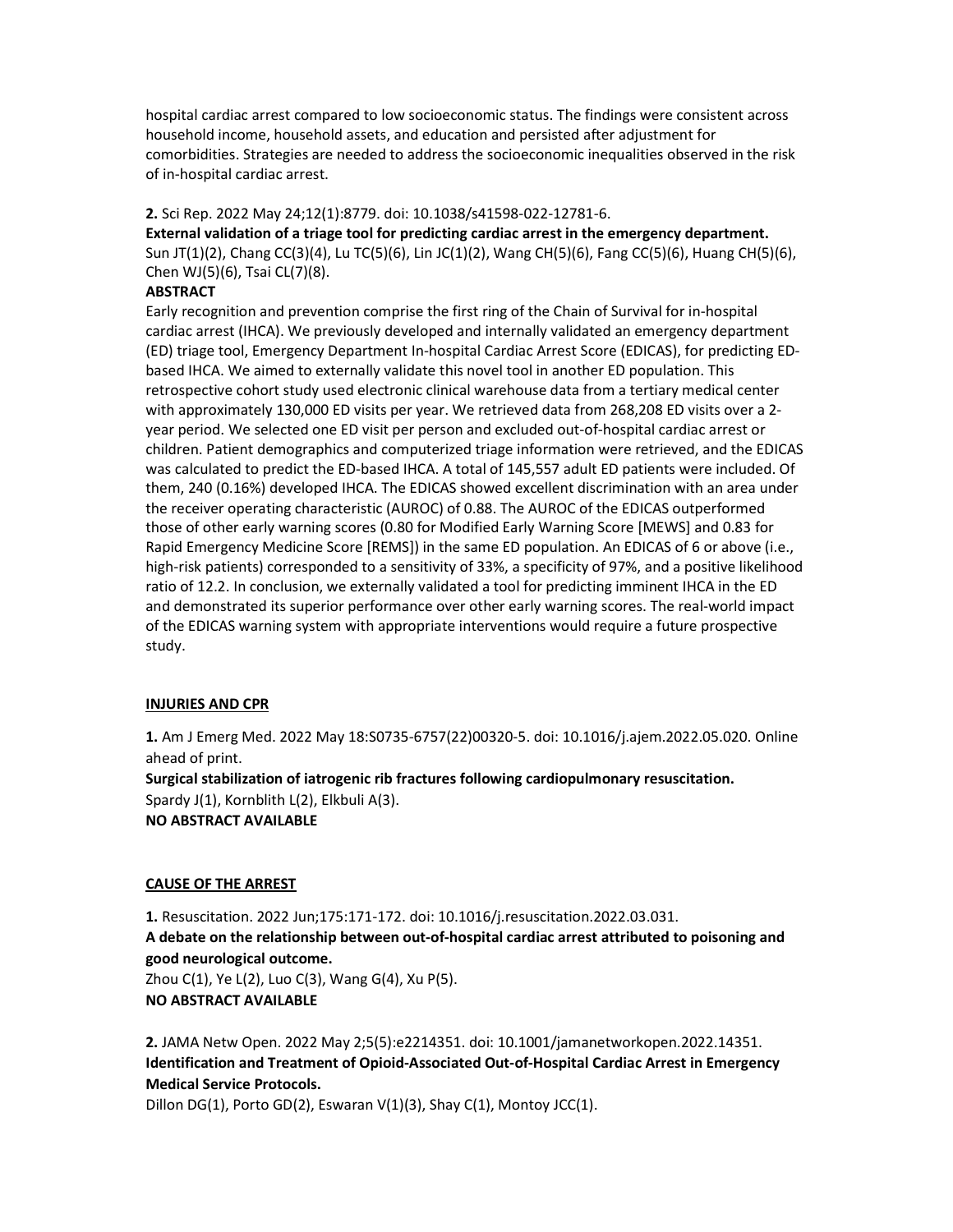#### NO ABSTRACT AVAILABLE

# 3. Curr Opin Cardiol. 2022 May 1;37(3):212-218. doi: 10.1097/HCO.0000000000000946. Genetics of sudden cardiac death.

Ben-Haim Y(1), Behr ER.

## **ABSTRACT**

PURPOSE OF REVIEW: Numerous cardiac diseases may cause sudden cardiac death (SCD), and a genetic basis for SCD has been established in the inherited cardiac conditions (ICCs). Previously, ICCs were thought to have a Mendelian inheritance pattern, wherein a rare pathogenic/likely pathogenic variant in a known diseasecausing gene conferred risk. This inheritance model, however, could not explain a large proportion of cases. RECENT FINDINGS: Advancements in genomic technology have facilitated application of genome-wide association studies (GWAS), allowing appreciation of the full spectrum of genetic variation in large populations. It has become clear that common variants may contribute to disease phenotype in ICCs as well, albeit with a smaller effect size and the need for additional factors. This has caused a shift in the understanding of inheritance patterns in ICCs, now thought to have a more complex, polygenic nature. SUMMARY: Implementing this knowledge into genetic testing of SCD decedents will improve its diagnostic yield by identifying a subset of patients who do not carry a variant in one of the acknowledged disease-causing genes. It will also assist our understanding of modification of phenotype and potentially outcomes.

## END-TIDAL CO<sup>2</sup>

No articles identified.

## ORGAN DONATION

No articles identified.

## FEEDBACK

No articles identified.

#### **DRUGS**

1. Hosp Pharm. 2022 Jun;57(3):329-335. doi: 10.1177/00185787211032359. Epub 2021 Jul 11. Effects of Propofol on Hemodynamic Profile in Adults Receiving Targeted Temperature Management.

Hawkins WA(1)(2), Kim JY(3), Smith SE(4), Sikora Newsome A(5)(6), Hall RG(7)(8).

## **ABSTRACT**

Background: Propofol is a key component for the management of sedation and shivering during targeted temperature management (TTM) following cardiac arrest. The cardiac depressant effects of propofol have not been described during TTM and may be especially relevant given the stress to the myocardium following cardiac arrest. The purpose of this study is to describe hemodynamic changes associated with propofol administration during TTM. Methods: This single center, retrospective cohort study evaluated adult patients who received a propofol infusion for at least 30 minutes during TTM. The primary outcome was the change in cardiovascular Sequential Organ Failure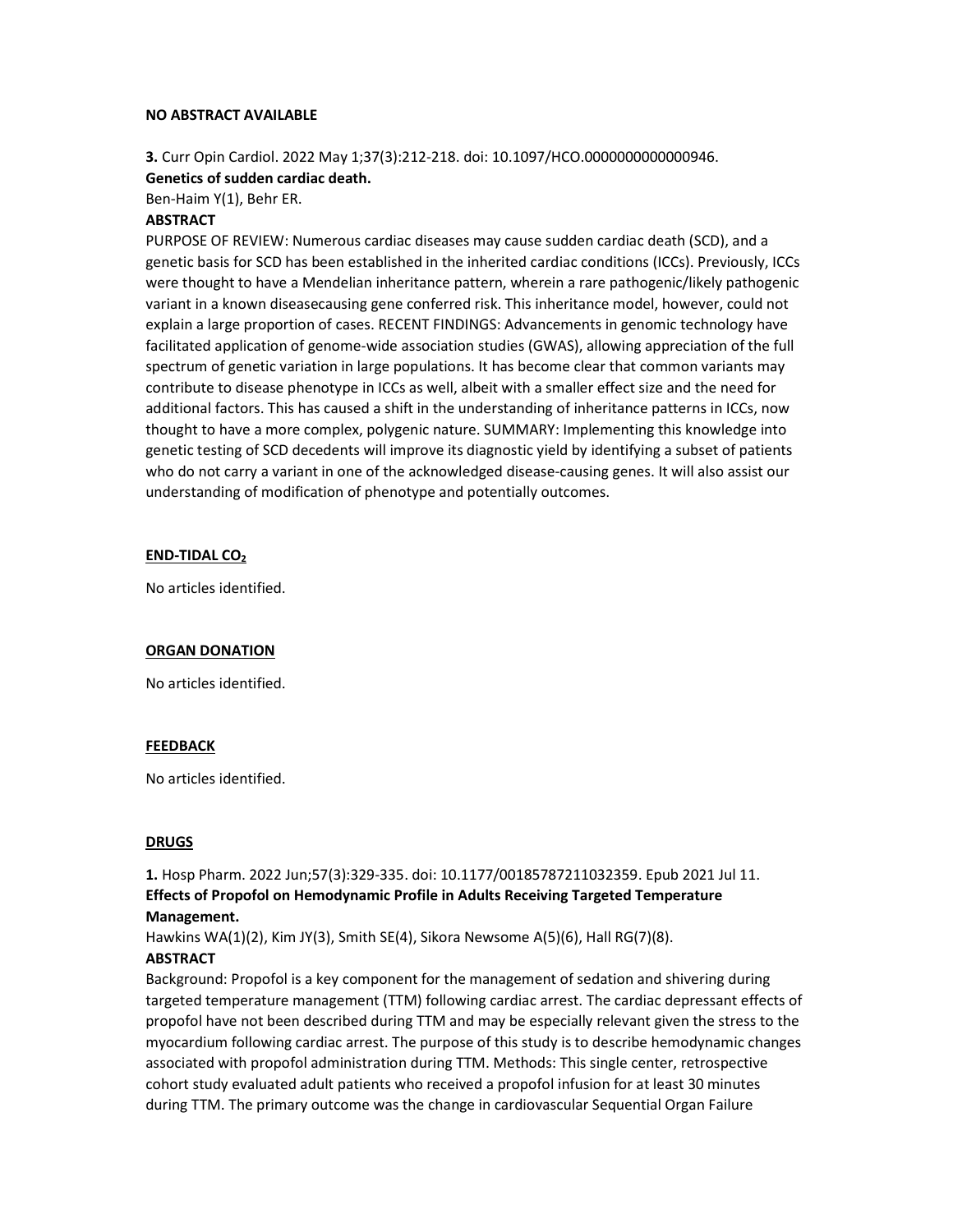Assessment (cvSOFA) score 30 minutes after propofol initiation. Secondary outcomes included change in systolic blood pressure (SBP), mean arterial pressure (MAP), heart rate (HR), and vasopressor requirements (VR) expressed as norepinephrine equivalents at 30, 60, 120, 180, and 240 minutes after propofol initiation. A multivariate regression was performed to assess the influence of propofol and body temperature on MAP, while controlling for vasopressor dose and cardiac arrest hospital prognosis (CAHP) score. Results: The cohort included 40 patients with a median CAHP score of 197. The goal temperature of 33°C was achieved for all patients. The median cvSOFA score was 1 at baseline and 0.5 at 30 minutes, with a non-significant change after propofol initiation (P = .96). SBP and MAP reductions were the greatest at 60 minutes (17 and 8 mmHg; P < .05 for both). The median change in HR at 120 minutes was -9 beats/minute from baseline. This reduction was sustained through 240 minutes (P < .05). No change in VR were seen at any time point. In multivariate regression, body temperature was the only characteristic independently associated with changes in MAP (coefficient 4.95, 95% CI 1.6-8.3). Conclusion: Administration of propofol during TTM did not affect cvSOFA score. The reductions in SBP, MAP, and HR did not have a corresponding change in vasopressor requirements and are likely not clinically meaningful. Propofol appears to be a safe choice for sedation in patients receiving targeted temperature management after cardiac arrest.

#### TRAUMA

1. Anesth Analg. 2022 Jun 1;134(6):1338-1339. doi: 10.1213/ANE.0000000000005883. Epub 2022 May 10.

EDCB ET AA: A Mnemonic for Resuscitating Hypothermic Patients Under Extreme Conditions. Venetz P(1), Luedi MM(2).

NO ABSTRACT AVAILABLE

## **VENTILATION**

1. Healthcare (Basel). 2022 May 23;10(5):961. doi: 10.3390/healthcare10050961. The Importance of Acknowledging an Intermediate Category of Airway Management Devices in the Prehospital Setting.

Suppan L(1), Fehlmann CA(1), Stuby L(2), Suppan M(3).

## **ABSTRACT**

Prehospital airway devices are often classified as either basic or advanced, with this latter category including both supraglottic airway (SGA) devices and instruments designed to perform endotracheal intubation (ETI). Therefore, many authors analyze the impact of SGA and ETI devices jointly. There are however fundamental differences between these instruments. Indeed, adequate airway protection can only be achieved through ETI, and SGA devices all have relatively low leak pressures which might compromise both oxygenation and ventilation when lung compliance is decreased. In addition, there is increasing evidence that SGA devices reduce carotid blood flow in case of cardiac arrest. Nevertheless, SGA devices might be particularly useful in the prehospital setting where many providers are not experienced enough to safely perform ETI. Compared to basic airway management (bag-valve-mask) devices, SGA devices enable better oxygenation, decrease the odds of aspiration, and allow for more reliable capnometric measurement by virtue of their enhanced airtightness. For all these reasons, we strongly believe that SGA devices should be categorized as "intermediate airway management devices" and be systematically analyzed separately from devices designed to perform ETI.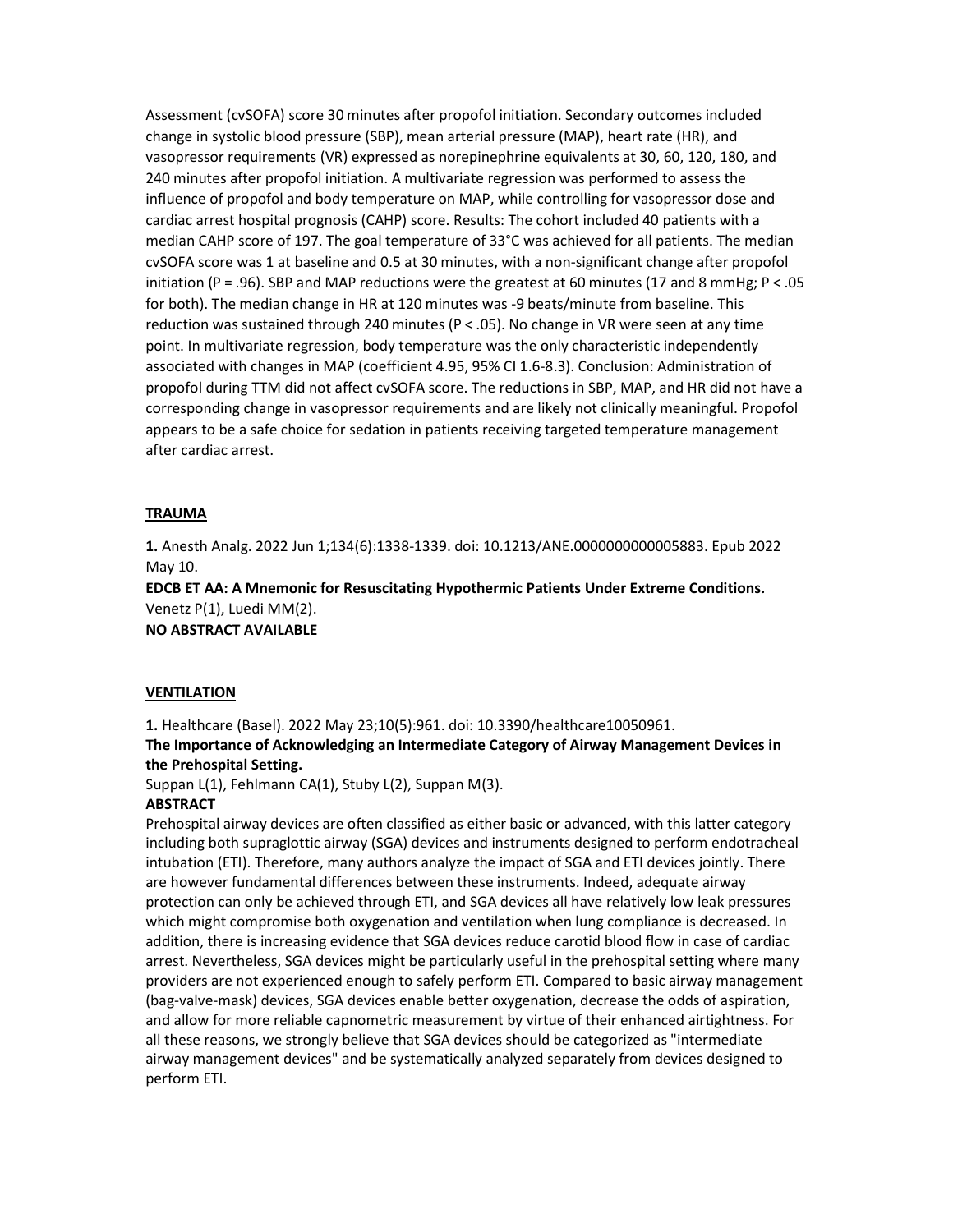## CERERBRAL MONITORING

No articles identified.

# ULTRASOUND AND CPR

No articles identified.

## ORGANISATION AND TRAINING

1. Med Glas (Zenica). 2022 Aug 1;19(2). doi: 10.17392/1472-22. Online ahead of print. Bystanders' cardiopulmonary resuscitation involvement in the treatment of out-of-hospital cardiac arrest events and educational status regarding basic life support measures and automated external defibrillator usage among residents in Canton Sarajevo, Bosnia and Herzegovina. Zalihić A(1), Šljivo A(1), Ribić E(1), Gavranović A(1), Brigić L(2).

# **ABSTRACT**

Aim To investigate bystanders' CPR involvement in out-of-hospital cardiac arrest (OHCA) events, their current knowledge regarding OHCA and BLS measures, their willingness to learn BLS measures with the usage of AEDs, as well as current practices. Methods This cross-sectional study included: data regarding all OHCA events treated at the Emergency Medical Service of Canton Sarajevo between January 2015 and December 2019, and an online anonymous questionnaire that examined knowledge, attitudes and practices regarding basic life support (BLS) and automated external defibrillators (AEDs). Results A total of 328 (24.0 %) of 1362 OHCA events achieved the return of spontaneous circulation (ROSC). OHCA incidence was 62/100.000 inhabitants per year. Male gender (p=0.043) and younger age (p<0.001) were significantly associated with obtaining ROSC. Only 44 (3.2%) OHCA events were assisted by bystanders, who were mostly medical professionals 38 (86.4%), followed by close family members 6 (13.6%). There was no report of AED usage. BLS and AED knowledge test score was in the range 12.0-89.8% with generally poor knowledge. Our residents agreed that BLS measurements are essential, 1604 (86.7 %) and that BLS should be a part of their curriculum, 1678 (90.7 %). Conclusion The prevalence of OHCA events in Bosnia and Herzegovina is similar to the region; ROSC among OHCA events was lower than European average, but among highest in the region. There was an extremely low rate of bystander engagement and no AEDs usage. Governmental institutions and health agencies should intervene to increase population knowledge thus increasing OHCA survival rate.

2. J Sports Med Phys Fitness. 2022 May 27. doi: 10.23736/S0022-4707.22.13719-9. Online ahead of print.

# Health characteristics, knowledge, and attitude towards basic life support among marathon runners in Thailand: a population-based survey.

Wongtanasarasin W(1), Sutham K(1), Laosuksri W(1), Wittayachamnankul B(2).

## **ABSTRACT**

BACKGROUND: Out-of-hospital cardiac arrest (OHCA) is not common but associated with a low survival rate. There is no evidence investigating the effects of previous Basic Life Support (BLS) training among long-distance runners. The goal of this study is to demonstrate the health characteristics, knowledge, and attitudes towards BLS among marathon runners. METHODS: An online cross-sectional survey was asked to all 2019 Chiang Mai University marathon participants as a part of the running registration. Details of health characteristic, running history, and BLS training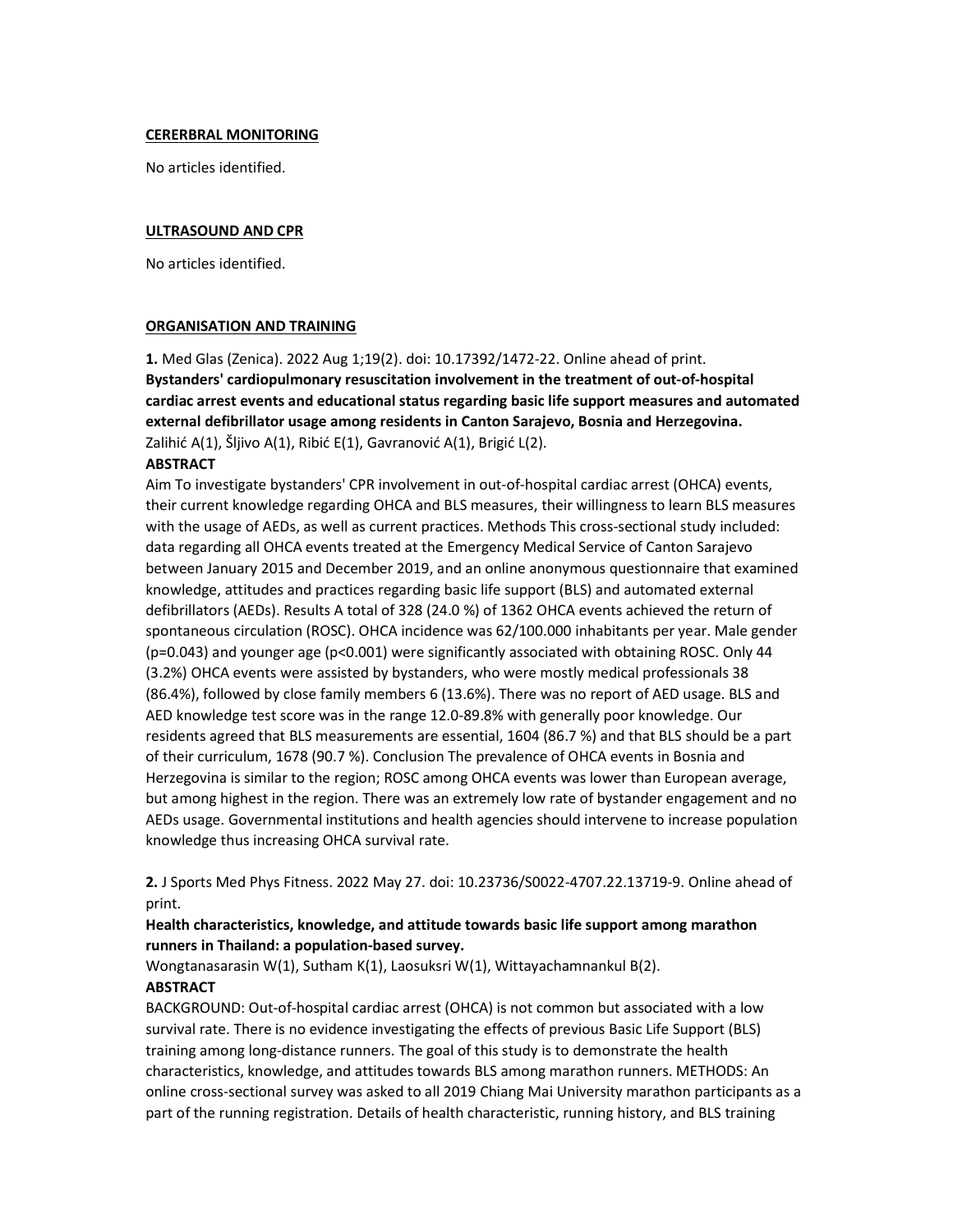details were requested. The primary outcomes were knowledge and attitude towards BLS among marathon runners. RESULTS: Of all 10,507 questionnaires sent, the response rate was 92.9%. Onenineth of participants were 50 years of age or above. The mean age was 36.8±9.9 years. Most were male (56.1%) and Thai (99.4%). Only a quarter (2,454 out of 9,761 runners) of study population had previous BLS training. Family history of sudden cardiac death or cardiac death with unknown causes was more in participants with previous BLS training than those without  $(1.1\% \text{ vs } 0.6\%, \text{ p = } 0.01)$ . Previous BLS training group answered the national emergency call number correctly more than those without (90.4% vs 73.0%, p < 0.001) and previous BLS training group were more likely to initiate CPR than those without (median self-confidence 8 vs 5, respectively, p < 0.001). CONCLUSIONS: Only a quarter of running participants have participated in BLS training before entering a marathon running. Having previous BLS training is associated with higher self-confidence to attempt CPR. Organized planning including trained medical staff, adequate equipment, and qualified bystanders is recommended.

# 3. Stud Health Technol Inform. 2022 May 25;294:445-449. doi: 10.3233/SHTI220498. Out-of-Hospital Cardiac Arrest Detection by Machine Learning Based on the Phonetic Characteristics of the Caller's Voice.

Rafi S(1), Gangloff C(1), Paulhet E(2), Grimault O(3)(4), Soulat L(2), Bouzillé G(1), Cuggia M(1). **ABSTRACT** 

INTRODUCTION: Out-of-hospital cardiac arrest (OHCA) is a major public health issue. The prognosis is closely related to the time from collapse to return of spontaneous circulation. Resuscitation efforts are frequently initiated at the request of emergency call center professionals who are specifically trained to identify critical conditions over the phone. However, 25% of OHCAs are not recognized during the first call. Therefore, it would be interesting to develop automated computer systems to recognize OHCA on the phone. The aim of this study was to build and evaluate machine learning models for OHCA recognition based on the phonetic characteristics of the caller's voice. METHODS: All patients for whom a call was done to the emergency call center of Rennes, France, between 01/01/2017 and 01/01/2019 were eligible. The predicted variable was OHCA presence. Predicting variables were collected by computer-automatized phonetic analysis of the call. They were based on the following voice parameters: fundamental frequency, formants, intensity, jitter, shimmer, harmonic to noise ratio, number of voice breaks, and number of periods. Three models were generated using binary logistic regression, random forest, and neural network. The area under the curve (AUC) was the primary outcome used to evaluate each model performance. RESULTS: 820 patients were included in the study. The best model to predict OHCA was random forest (AUC=74.9, 95% CI=67.4-82.4). CONCLUSION: Machine learning models based on the acoustic characteristics of the caller's voice can recognize OHCA. The integration of the acoustic parameters identified in this study will help to design decision-making support systems to improve OHCA detection over the phone.

# 4. Resusc Plus. 2022 May 18;10:100248. doi: 10.1016/j.resplu.2022.100248. eCollection 2022 Jun. Characterization of teamwork and guideline compliance in prehospital neonatal resuscitation simulations.

Bahr N(1), Huynh TK(2), Lambert W(3), Guise JM(1).

## **ABSTRACT**

AIM: Neonatal cardiopulmonary arrests are rare but serious events. There is limited information on compliance to best-practice guidelines due to rarity, but deviations can have dire consequences. This research aimed to characterize compliance with and deviations from Neonatal Resuscitation Program (NRP) guidelines and their association with teamwork. METHODS: We observed Emergency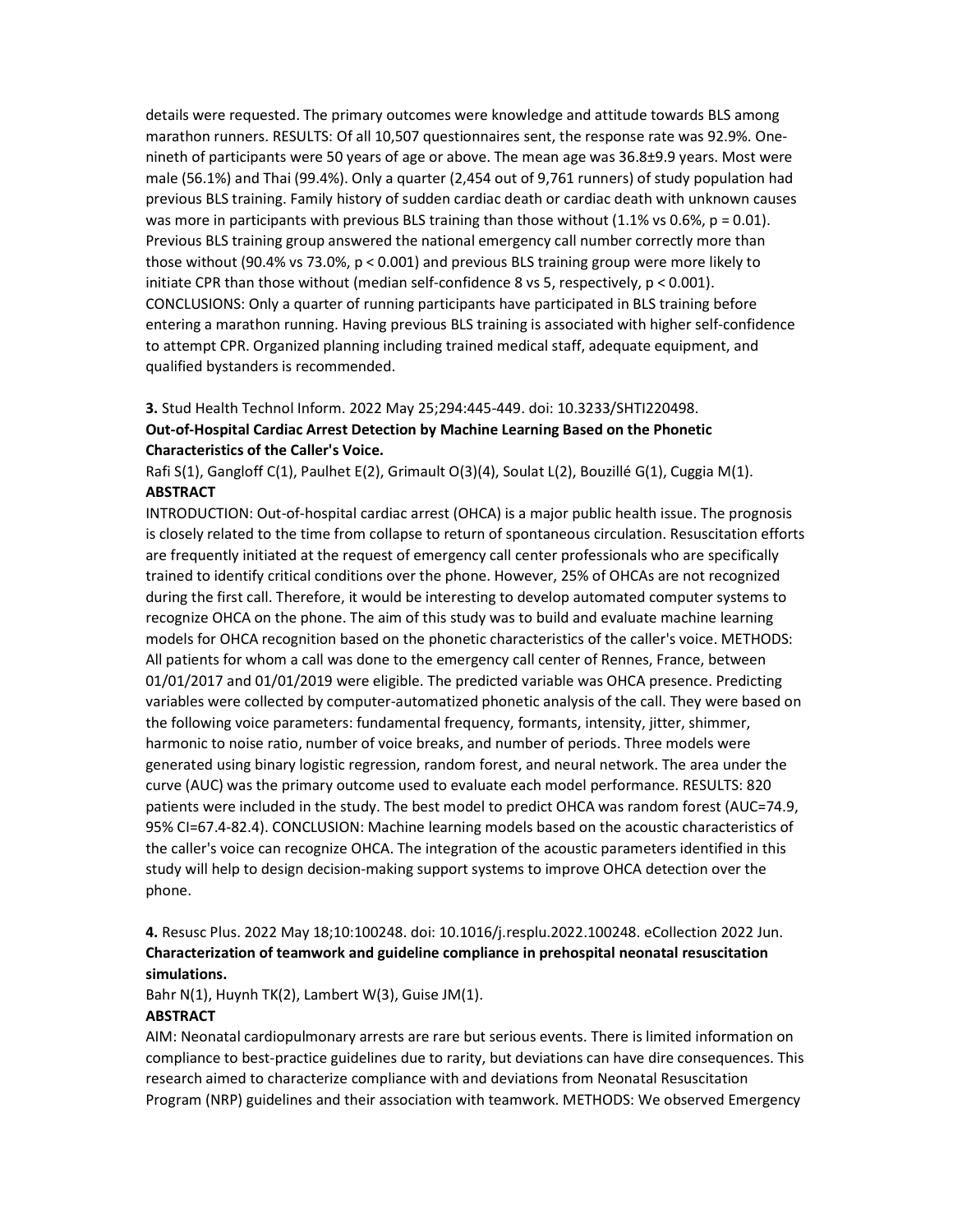Medical Service (EMS) teams responding to standardized neonatal resuscitation simulations following a precipitous home delivery. A Clinical expert evaluated teamwork during simulations using the Clinical Teamwork Scale (CTS™). A neonatologist evaluated technical performance in blinded video review according to NRP guidelines. We report the types, counts, and severity of observed deviations. Logistic regression tested the association of CTS™ factors with the occurrence of deviations. RESULTS: Forty-five (45) teams of 265 EMS personnel from fire and transport agencies participated in the simulations. Eighty-seven percent (39/45) of teams were rated as having good teamwork according to CTS™. Nearly all teams (44 of 45) delayed or did not perform one or more of the initial steps of dry, warm, or stimulate; delayed bag-valve mask ventilation (BVM); or performed continuous compressions instead of the recommended 3:1 compression-to-ventilation ratio. Logistic regression revealed an 82% (p < 0.04) decrease in the odds of airway errors for each level of improvement in teams' decision-making. CONCLUSION: Drying, warming, and stimulating, and ventilation tailored to the physiologic needs of infants continue to be top priorities in neonatal care for out-of-hospital settings. EMS teamwork is good and higher quality of decision-making appears to decrease the odds of ventilation errors.

# 5. J Am Coll Cardiol. 2022 May 31;79(21):2140-2143. doi: 10.1016/j.jacc.2022.03.359. Impact of State Laws: CPR Education in High Schools.

Vetter VL(1), Griffis H(2), Dalldorf KF(3), Naim MY(4), Rossano J(4), Vellano K(5), McNally B(6), Glatz AC(7); CARES Surveillance Group.

## NO ABSTRACT AVAILABLE

6. Simul Healthc. 2022 May 25. doi: 10.1097/SIH.0000000000000670. Online ahead of print. Video Review of Simulated Pediatric Cardiac Arrest to Identify Errors/Latent Safety Threats: A Mixed Methods Study.

Garcia-Jorda D(1), Nikitovic D, Gilfoyle E.

## ABSTRACT

INTRODUCTION: Outcomes from pediatric in-hospital cardiac arrest depend on the treatment provided as well as resuscitation team performance. Our study aimed to identify errors occurring in this clinical context and develop an analytical framework to classify them. This analytical framework provided a better understanding of team performance, leading to improved patient outcomes. METHODS: We analyzed 25 video recordings of pediatric cardiac arrest simulations from the pediatric intensive care unit at the Alberta Children's Hospital. We conducted a qualitative-dominant crossover mixed method analysis to produce a broad understanding of the etiology of errors. Using qualitative framework analysis, we identified and qualitatively described errors and transformed the data coded into quantitative data to determine the frequency of errors. RESULTS: We identified 546 errors/error-related actions and behaviors and 25 near misses. The errors were coded into 21 codes that were organized into 5 main themes. Clinical task-related errors accounted for most errors (41.9%), followed by planning, and executing task-related errors (22.3%), distraction-related errors (18.7%), communication-related errors (10.1%), and knowledge/training-related errors (7%). CONCLUSIONS: This novel analytical framework can robustly identify, classify, and describe the root causes of errors within this complex clinical context. Future validation of this classification of errors and error-related actions and behaviors on larger samples of resuscitations from various contexts will allow for a better understanding of how errors can be mitigated to improve patient outcomes.

7. Resusc Plus. 2022 May 18;10:100246. doi: 10.1016/j.resplu.2022.100246. eCollection 2022 Jun. Smartphone activated community first responders' experiences of out-of-hospital cardiac arrests alerts, a qualitative study.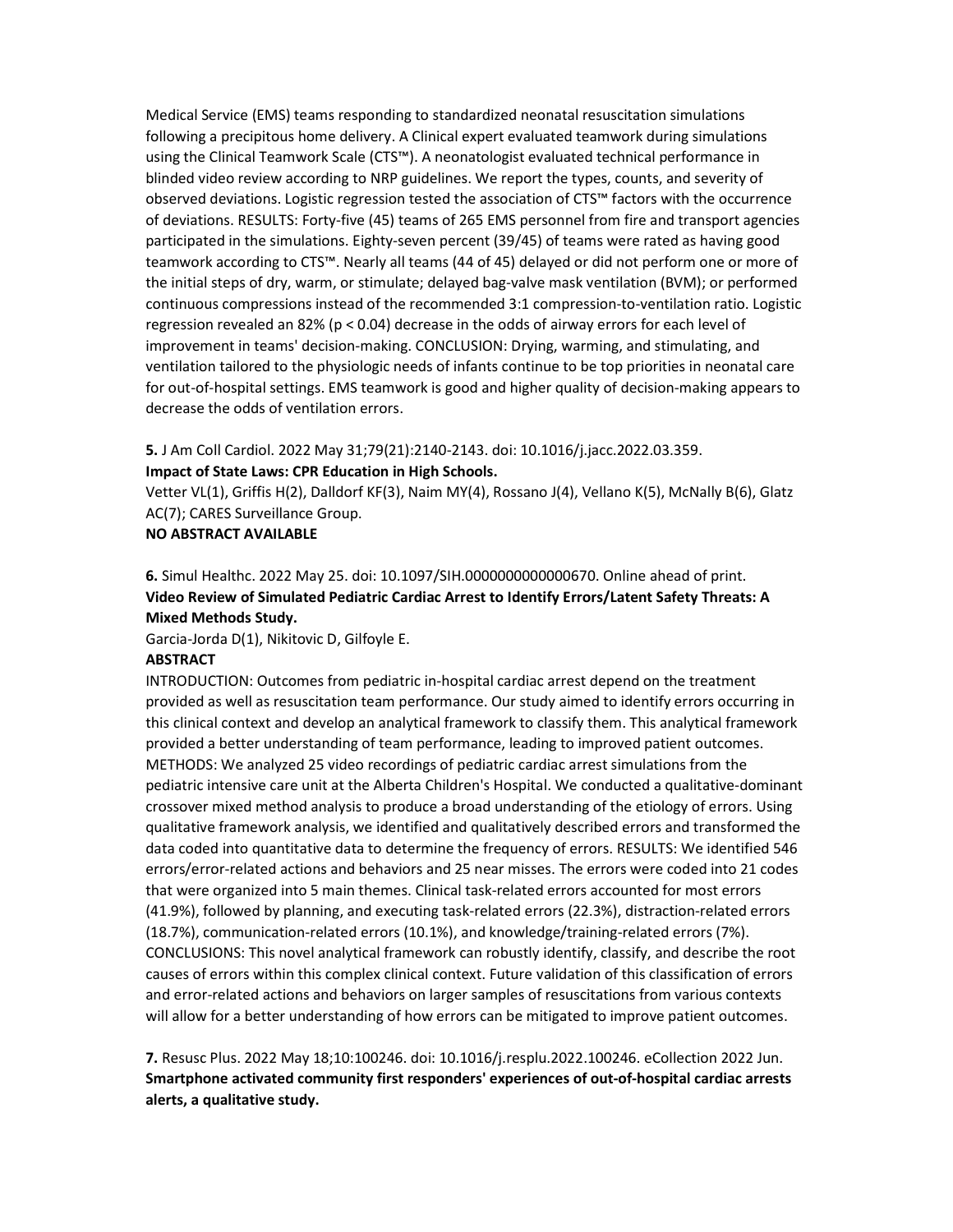Källestedt MS(1), Lindén H(2), Bjurling-Sjöberg P(3).

# **ABSTRACT**

AIM: The aim was to illustrate how community first responders perceive out-of-hospital cardiac arrest alerts delivered via smartphone, what support they have and how they cope with potentially distressing experiences. METHOD: A qualitative interview study was conducted with a volunteer sample of 14 community first responders in two regions of Sweden. The interviews were transcribed and analysed using thematic analysis with a data-driven inductive approach supported by NVivo 1.3. RESULTS: The responders' experiences were illustrated in three main themes, each including several subthemes: 1) Profound wish to help, including the sense of importance and sense of emergency; 2) Facing the situation, including essential actions performed in collaboration, confidence from training and experience, challenges posed by unforeseen situations and ethical dilemmas, and coping with emotional reactions; and 3) Potential for improvements, including technical and communication development, feedback and debriefing, training and social marketing. CONCLUSION: The community first responders were motivated and eager to help but simultaneously feared the mission and were not always prepared for their own reactions in the emergency when dispatched. Although cardiopulmonary resuscitation training and experience gave them skills that enabled them to act constructively, they faced situations that might be facilitated by improvements in the community first responder system and further training. The responders were proud of their efforts and were good ambassadors for the system. Appreciation of their commitment, better preparation and providing support in the aftermath of an emergency appears to be a good investment in societies' efforts to bring quick help to distressed persons.

8. J Community Health Nurs. 2022 Apr-Jun;39(2):121-126. doi: 10.1080/07370016.2022.2058203. Increasing Self-Efficacy and Bystander CPR Rates:A Train-the-Trainer Program. Constantino AA(1).

# **ABSTRACT**

PURPOSE: Increase the number of community members within underserved areas trained in bystander cardiopulmonary resuscitation (BCPR), increase their self-efficacy levels to perform BCPR, and implement a train-the-trainer program for community leaders. DESIGN: Quantitative, beforeand-after design. METHODS: Participants completed BCPR training with automatic feedback device mannequins and completed pre and post-training surveys to measure self-efficacy levels. FINDINGS: All survey questions showed statistically significant increases from pre to post using both a paired ttest (p < 0.001) and Wilcoxon Signed-Rank test (p < 0.01). CONCLUSIONS: Targeting BCPR training to underserved areas by community leaders, combined with the use of automatic feedback mannequins, is a unique way to increase self-efficacy levels and the number of community members trained to perform BCPR during an out-of-hospital cardiac arrest (OHCA). CLINICAL EVIDENCE: Free BCPR trainings led by community leaders increases BCPR training rates and participants' self-efficacy levels to deliver BCPR to a victim during an OHCA.

# POST-CARDIAC ARREST TREATMENTS

1. Acta Anaesthesiol Scand. 2022 May 26. doi: 10.1111/aas.14090. Online ahead of print. Protocol for an individual patient data meta-analysis on blood pressure targets after cardiac arrest.

Skrifvars MB(1), Ameloot K(2)(3)(4), Grand J(5), Reinikainen M(6), Hästbacka J(7), Niemelä V(7), Hassager C(5), Kjaergard J(5), Åneman A(8), Tiainen M(9), Nielsen N(10), Ullen S(11), Dankiewicz J(12), Olsen MH(13)(14), Jørgensen CK(13), Saxena M(15)(16), Jakobsen JC(13)(17). **ABSTRACT**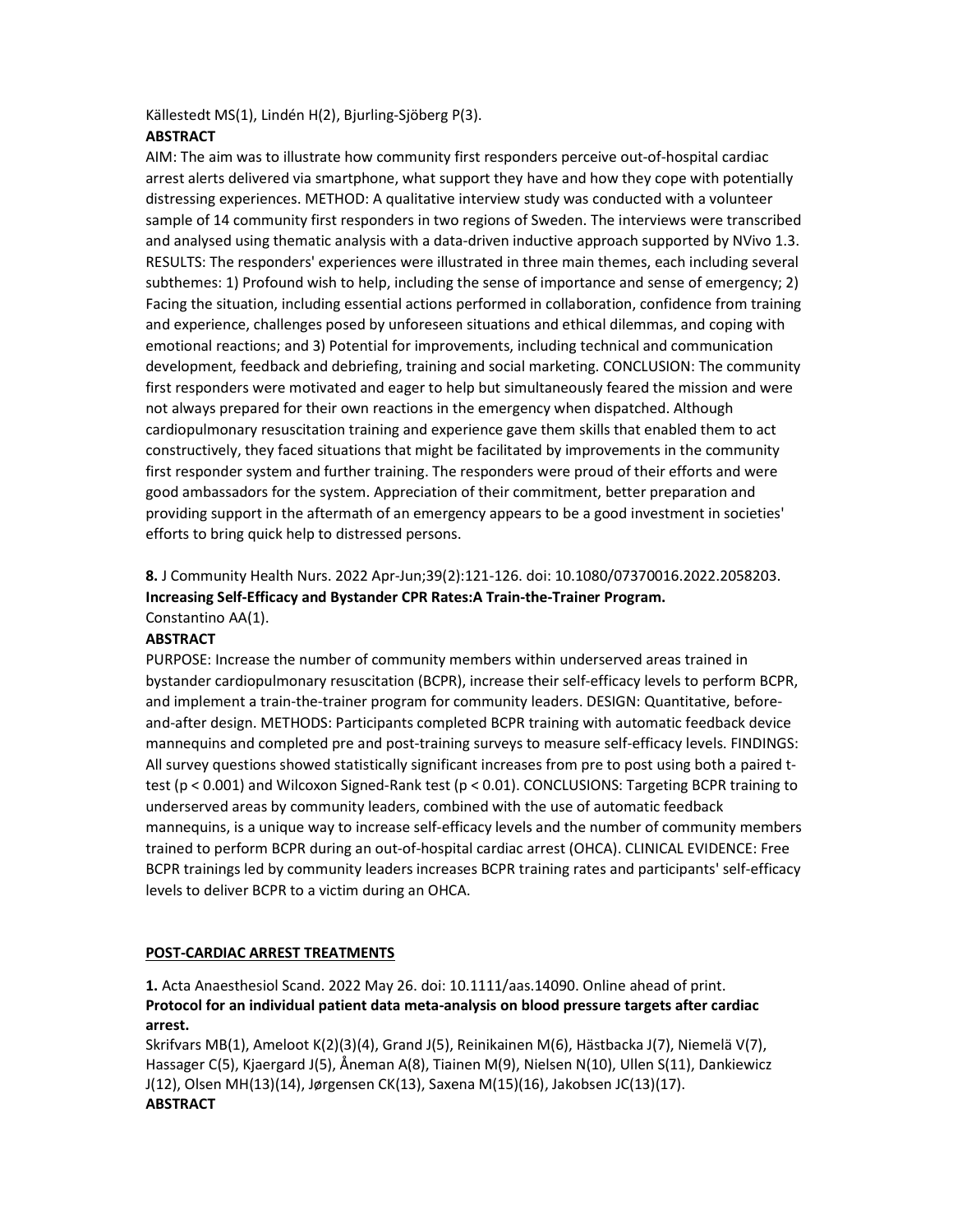BACKGROUND: Hypotension is common after cardiac arrest (CA), and current guidelines recommend using vasopressors to target a mean arterial blood pressure (MAP) higher than 65 mmHg. Pilot trials have compared higher and lower MAP targets. We will review the evidence whether higher MAP improves outcome after cardiac arrest. METHODS: This systematic review and meta-analysis will be conducted based on a systematic search of relevant major medical databases from their inception onwards, including MEDLINE, Embase and the Cochrane Central Register of Controlled Trials (CENTRAL), as well as clinical trial registries. We will identify randomised controlled trials published in the English language that compare targeting a MAP higher than 65-70 mmHg in CA patients using vasopressors, inotropes and intravenous fluids. The data extraction will be performed separately by two authors (a third author will be involved in case of disagreement), followed by a bias assessment with the Cochrane Risk of Bias tool using an eight-step procedure for assessing if thresholds for clinical significance are crossed. The outcomes will be all-cause mortality, functional long-term outcomes and serious adverse events. We will contact the authors of the identified trials to request individual anonymised patient data to enable individual patient data meta-analysis, aggregate data meta-analyses, trial sequential analyses and multivariable regression, controlling for baseline characteristics. The certainty of the evidence will be assessed by the Grading of Recommendations, Assessment, Development and Evaluation (GRADE) system. We will register this systematic review with Prospero and aim to redo it when larger trials are published in the near future. CONCLUSIONS: This protocol defines the performance of a systematic review on whether a higher MAP after cardiac arrest improves patient outcome. Repeating this systematic review including more data likely will allow for more certainty regarding the effect of the intervention and possible sub-groups differences.

2. Am J Cardiol. 2022 May 22:S0002-9149(22)00421-0. doi: 10.1016/j.amjcard.2022.04.015. Online ahead of print.

Meta-Analysis of Early Versus Delayed or Selective Coronary Angiography in Patients With Out-of-Hospital Cardiac Arrest Without ST-Elevation Myocardial Infarction. Bavishi C(1), Trivedi V(1), Bhatt DL(2).

NO ABSTRACT AVAILABLE

#### TARGETED TEMPERATURE MANAGEMENT

1. Crit Care Med. 2022 Jun 1;50(6):999-1009. doi: 10.1097/CCM.0000000000005463. Epub 2022 Jan 31.

Intravascular Versus Surface Cooling in Patients Resuscitated From Cardiac Arrest: A Systematic Review and Network Meta-Analysis With Focus on Temperature Feedback.

Ramadanov N(1)(2), Arrich J(1)(3), Klein R(4), Herkner H(3), Behringer W(3).

# **ABSTRACT**

OBJECTIVE: The aim of the study was to compare the effect of intravascular cooling (IC), surface cooling with temperature feedback (SCF), and surface cooling without temperature feedback (SCnoF) on neurologic outcome and survival in patients successfully resuscitated from cardiac arrest (CA) and treated with targeted temperature management (TTM) at 32-34°C. DATA SOURCES: We performed a systematic review on Cochrane Central Register of Controlled Trials, Cochrane Database of Systematic Reviews, MEDLINE, SCOPUS, CINAHL, Web of Science, and Clinical Trials up to June 30, 2021. STUDY SELECTION: We included randomized and nonrandomized studies on IC, SCF, and SCnoF in adult humans resuscitated from CA undergoing TTM, reporting neurologic outcome or survival. DATA EXTRACTION: We performed a network meta-analysis to assess the comparative effects of IC, SCF, and SCnoF. The overall effect between two cooling methods included the effect of direct and indirect comparisons. Results are given as odds ratios (OR) and 95% CIs. Rankograms estimated the probability of TTM methods being ranked first, second, and third best interventions. DATA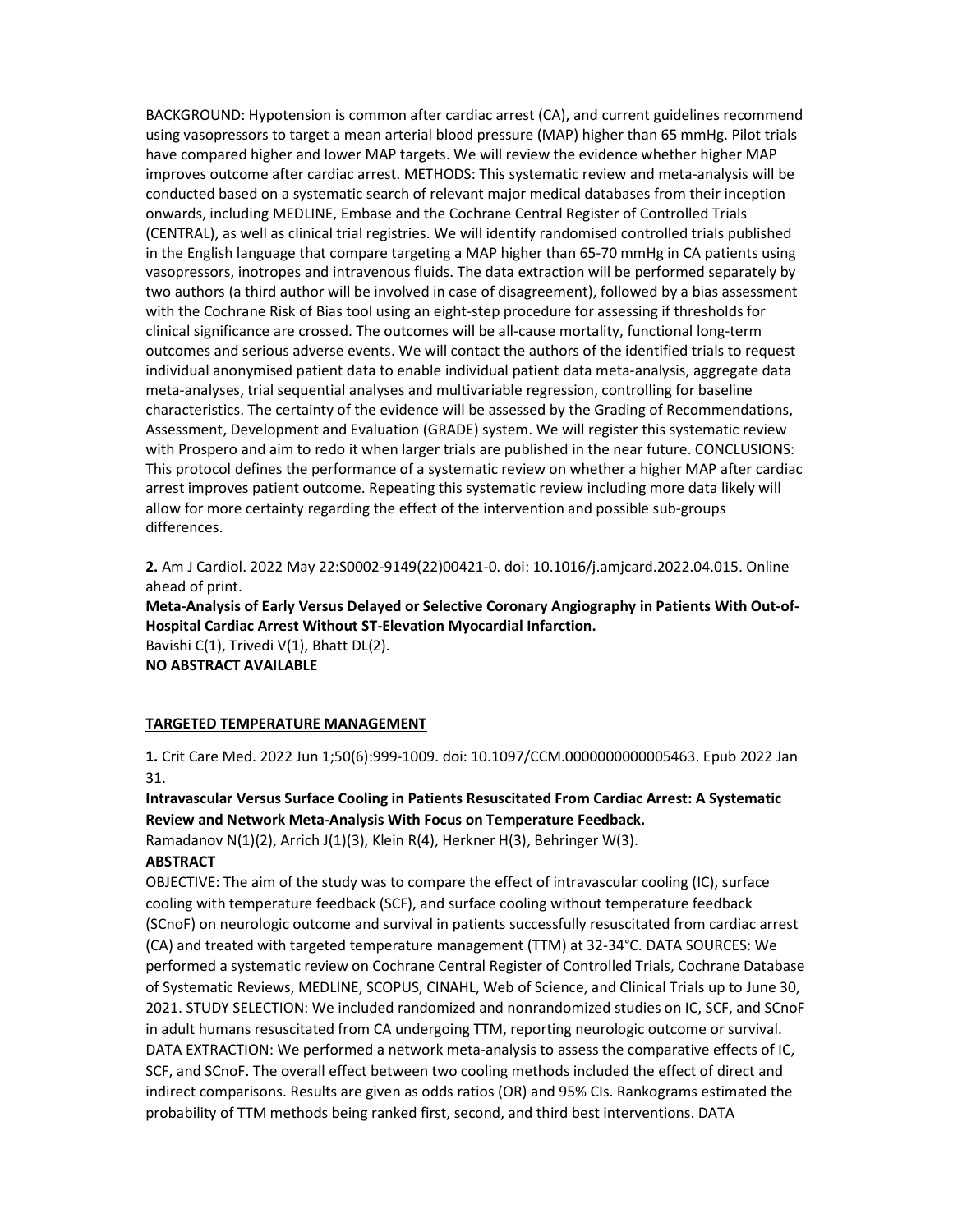SYNTHESIS: A total of 14 studies involving 4,062 patients met the inclusion criteria. Four studies were randomized controlled studies, and 10 studies were nonrandomized observational studies. IC compared with SCnoF was significantly associated with better neurologic outcome (OR, 0.6; 95% CI, 0.49-0.74) and survival (OR, 0.8; 95% CI, 0.66-0.96). IC compared with SCF, and SCF compared with SCnoF did not show significant differences in neurologic outcome and survival. The rankogram showed that IC had the highest probability to be the most beneficial cooling method, followed by SCF and SCnoF. CONCLUSIONS: Our results suggest that in patients resuscitated from CA and treated with TTM at 32-34°C, IC has the highest probability of being the most beneficial cooling method for survival and neurologic outcome.

## 2. Diagnostics (Basel). 2022 May 10;12(5):1190. doi: 10.3390/diagnostics12051190.

# Brain Death and Its Prediction in Out-of-Hospital Cardiac Arrest Patients Treated with Targeted Temperature Management.

Song H(1), Oh SH(2), Woo HR(3), On Behalf Of Crown Investigators.

## **ABSTRACT**

Evolution toward brain death (BD) in out-of-hospital cardiac arrest patients with targeted temperature management (TTM) provides opportunities for organ donation. However, knowledge regarding BD in these patients is limited. We retrospectively analyzed the TTM registry of one hospital where life-sustaining therapy was not withdrawn. In-hospital death patients were categorized into BD and non-BD groups. We explored the process of evolution toward BD and its predictors by comparing the serial measurements of clinical variables and the results of various prognostic tests between the two groups. Of the 121 patients who died before hospital discharge, 19 patients (15.7%) developed BD at a median of 6 (interquartile range, 5.0-7.0) days after cardiac arrest. Four patients with pupillary light reflexes at 48 h eventually developed BD. The area under the curves of the gray-to-white matter ratio (GWR) on early brain computed tomography images and the level of S100 calcium-binding protein B (S100B) at 72 h were 0.67 (95% CI, 0.55-0.77) and 0.70 (95% CI, 0.55-0.83), respectively. In conclusion, approximately one-sixth of all in-hospital deaths were diagnosed with BD at a median of 6 days after cardiac arrest. The use of GWR and serial S100B measurements may help to screen potential BD.

## ELECTROPHYSIOLOGY AND DEFIBRILLATION

1. Resusc Plus. 2022 May 11;10:100232. doi: 10.1016/j.resplu.2022.100232. eCollection 2022 Jun. Effectiveness of alternative shock strategies for out-of-hospital cardiac arrest: A systematic review.

Pocock H(1)(2), Deakin CD(2)(3), Lall R(1), Smith CM(1), Perkins GD(1)(4).

# ABSTRACT

AIM: To determine the optimal first-shock energy level for biphasic defibrillation and whether fixed or escalating protocols for subsequent shocks are most effective. METHODS: We searched Medline, Embase, Cochrane CENTRAL, CINAHL, the Web of Science and national and international trial registry databases for papers published from database inception to January 2022. We reviewed reference lists of key papers to identify additional references. The population included adults sustaining non traumatic out-of-hospital cardiac arrest subject to attempted defibrillation. Studies of internal or monophasic defibrillation and studies other than randomised controlled trials or prospective cohorts were excluded. Two reviewers assessed study relevance. Data extraction and risk of bias assessment, using the ROBINS-I tool, were conducted by one reviewer and checked by a second reviewer. Data underwent intention-to-treat analysis. RESULTS: We identified no studies evaluating first shock energy. Only one study (n = 738) comparing fixed versus escalating energy met eligibility criteria: a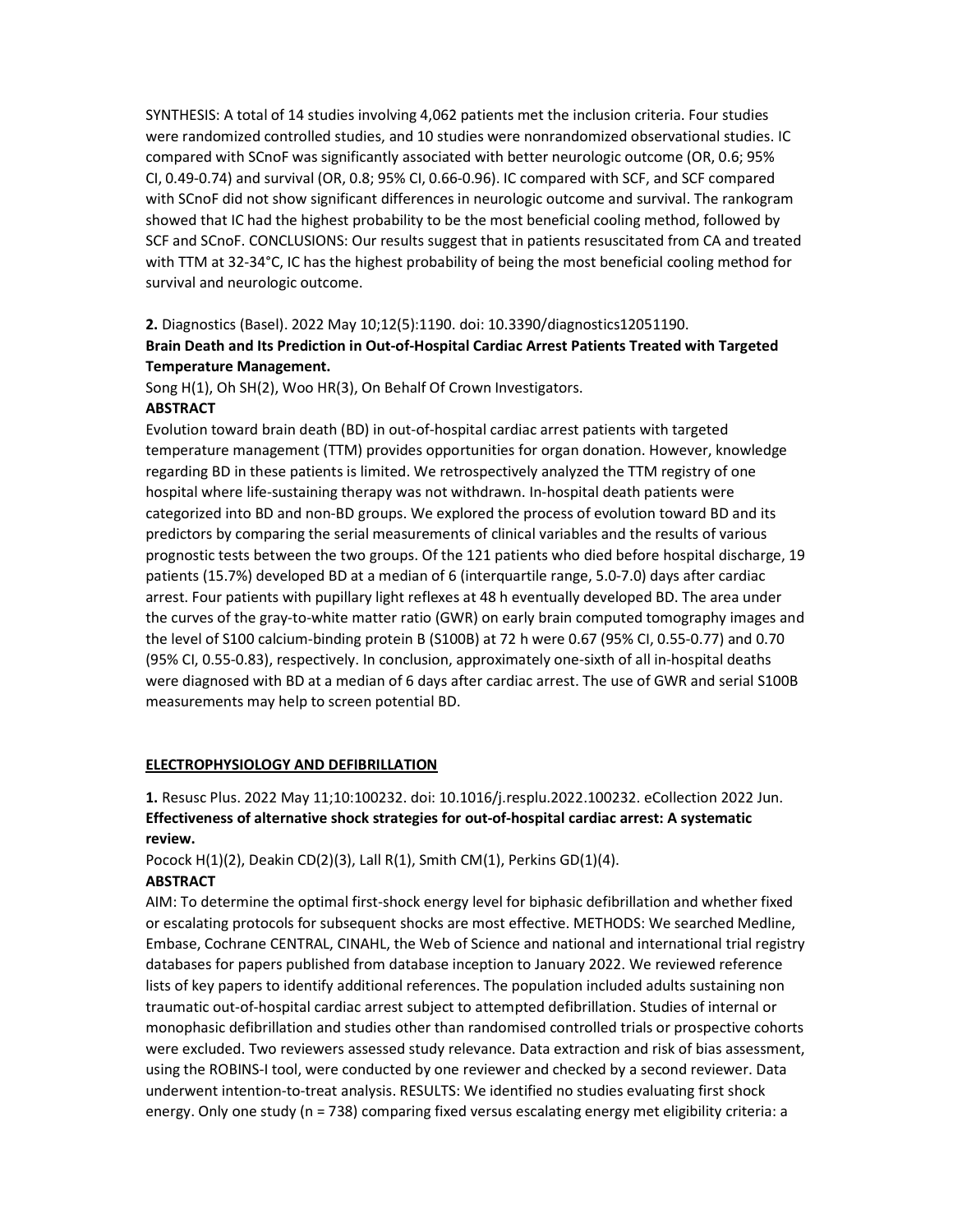prospective cohort analysis of a randomised controlled trial of manual versus mechanical CPR. High fixed (360 J) energy was compared with an escalating (200-200/300-360 J) strategy. Researchers found 27.5% (70/255) of patients in the escalating energy group and 27.61% (132/478) in the fixed high energy group survived to hospital discharge (unadjusted risk ratio 0.99, 95% CI 0.73, 1.23). Results were of very low certainty as the study was at serious risk of bias. CONCLUSION: This systematic review did not identify an optimal first-shock energy for biphasic defibrillation. We identified no survival advantage at 30 days when comparing 360 J fixed with 200 J escalating strategy.

2. Resuscitation. 2022 Jun;175:167-168. doi: 10.1016/j.resuscitation.2022.03.021. Defibrillator pad placement for shockable rhythms in OHCA. Hodkinson M(1). NO ABSTRACT AVAILABLE

3. Resuscitation. 2022 May 23:S0300-9572(22)00163-0. doi: 10.1016/j.resuscitation.2022.05.013. Online ahead of print.

## Functionality of Registered Automated External Defibrillators.

Seit Jespersen S(1), Samsoee Kjoelbye J(2), Collatz Christensen H(3), Andelius L(4), Christian Tofte Gregers M(2), Torp-Pedersen C(5), Malta Hansen C(6), Folke F(7).

# **ABSTRACT**

AIMS: Little is known about automated external defibrillator (AED) functionality in real-life settings. We aimed to assess the functionality of all registered AEDs in a geographically selected area and calculate the proportion of historical out-of-hospital cardiac arrests (OHCAs) covered by nonfunctioning AEDs. METHODS: In this cross-sectional study we inspected all registered and available AEDs on the island of Bornholm in Denmark. We collected information on battery status (determined by AED self-test) and electrode status, as well as AED availability. We identified all historical OHCAs registered with the Danish Cardiac Arrest Registry on Bornholm during 2016-2019 and calculated the proportion of OHCAs covered by an AED (regardless of functionality status) within ≤100, ≤750, and ≤1800 meters and the proportion of OHCAs covered by non-functioning AEDs. RESULTS: Of 211 registered AEDs, 181 (81.9%) were publicly accessible and functional. The remaining 40 (18.1%) were not functional, primarily due to expired electrodes (42.5%, n=17), obstacles to AED retrieval (20.0%, n=8) or failed self-tests (17.5%, n=7). Of 197 historical OHCAs, non-functional AEDs resulted in an OHCA coverage loss of 5.6%, 4.1% and 1.0 % for ≤100 m, ≤750 m and ≤1800 m, respectively. CONCLUSION: Almost one-fifth of all registered and publicly available AEDs were not functional, primarily due to expired electrodes, failed self-tests or obstacles to retrieving AEDs. One in twenty historical OHCA was covered by a non-functional AED. Although general AED functionality was high, this finding underlines the importance of regular AED maintenance.

# PEDIATRICS AND CHILDREN

1. Children (Basel). 2022 May 17;9(5):733. doi: 10.3390/children9050733. Laryngeal Masks in Neonatal Resuscitation-A Narrative Review of Updates 2022. Mani S(1), Pinheiro JMB(2), Rawat M(3).

# **ABSTRACT**

Positive pressure ventilation (PPV) is crucial to neonatal cardiopulmonary resuscitation because respiratory failure precedes cardiac failure in newborns affected by perinatal asphyxia. Prolonged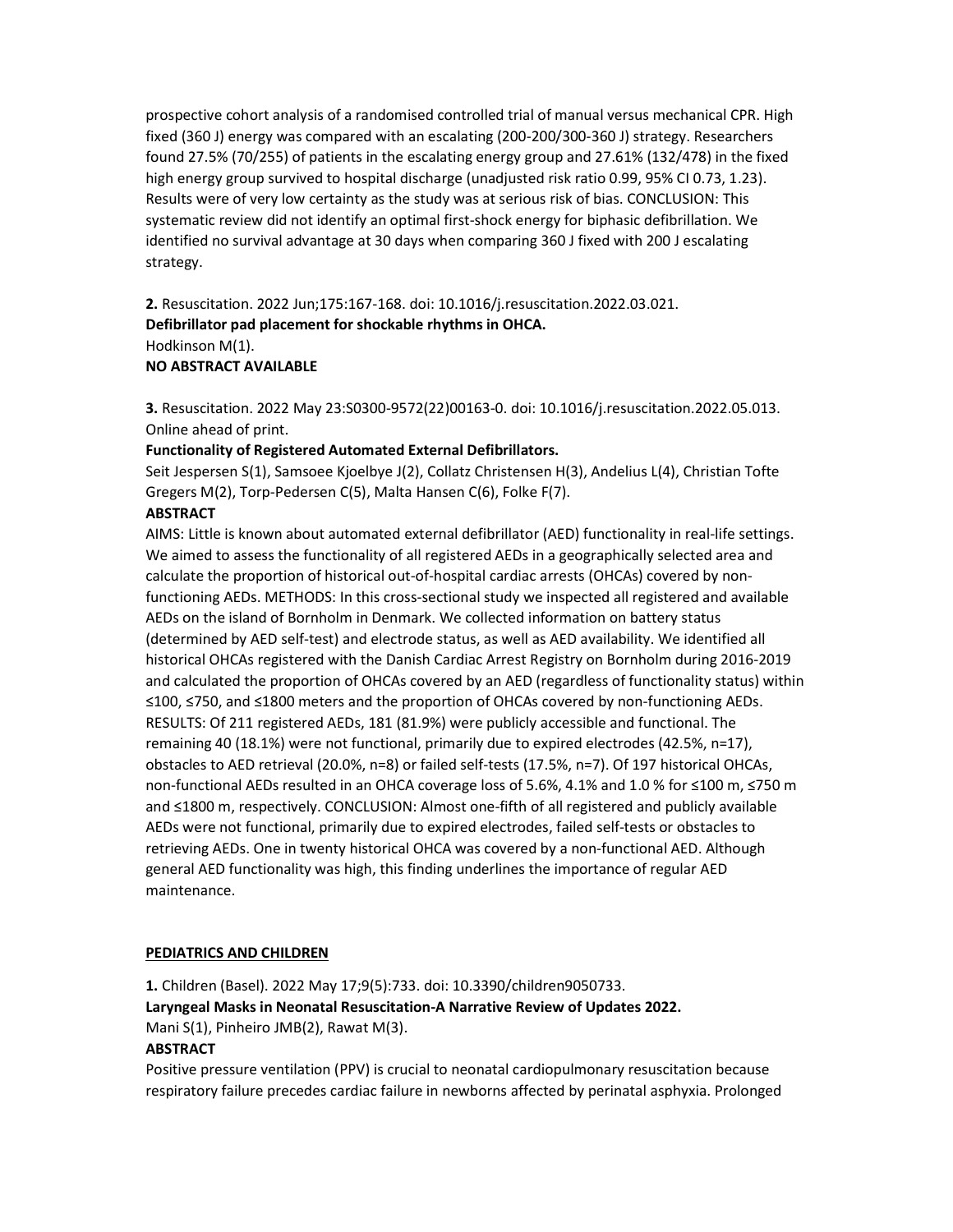ineffective PPV could lead to a need for advanced resuscitation such as intubation, chest compression, and epinephrine. Every 30 s delay in initiation of PPV increased the risk of death or morbidity by 16%. The most effective interface for providing PPV in the early phases of resuscitation is still unclear. Laryngeal masks (LMs) are supraglottic airway devices that provide less invasive and relatively stable airway access without the need for laryngoscopy which have been studied as an alternative to face masks and endotracheal tubes in the initial stages of neonatal resuscitation. A meta-analysis found that LM is a safe and more effective alternative to face mask ventilation in neonatal resuscitation. LM is recommended as an alternative secondary airway device for the resuscitation of infants > 34 weeks by the International Liaison Committee on Resuscitation. It is adopted by various national neonatal resuscitation guidelines across the globe. Recent good-quality randomized trials have enhanced our understanding of the utility of laryngeal masks in low-resource settings. Nevertheless, LM is underutilized due to its variable availability in delivery rooms, providers' limited experience, insufficient training, preference for endotracheal tube, and lack of awareness.

#### 2. BMJ Open. 2022 May 24;12(5):e055599. doi: 10.1136/bmjopen-2021-055599.

Parents' and healthcare professionals' experiences and perceptions of parental readiness for resuscitation in Iranian paediatric hospitals: a qualitative study.

Ghavi A(1), Hassankhani H(2), Powers K(3), Arshadi-Bostanabad M(4), Namdar Areshtanab H(5), Heidarzadeh M(4)(6).

#### **ABSTRACT**

OBJECTIVE: The aim of this study was to examine parents' and healthcare professionals' experiences and perceptions of parental readiness for resuscitation of their child in a paediatric hospital. DESIGN: This exploratory descriptive qualitative study used content analysis. Participants shared their experiences and perceptions about parental readiness for cardiopulmonary resuscitation through semi-structured and in-depth interviews. MAXQDA 2020 software was also used for data analysis. SETTING: The setting was two large teaching paediatric hospitals in Iran (Este Azerbaijan and Mashhad). PARTICIPANTS: Participants were 10 parents and 13 paediatric healthcare professionals (8 nurses and 5 physicians). Selection criteria were: (a) parents who experienced their child's resuscitation crisis at least 3 months prior and (b) nurses and physicians who were working in emergency rooms or intensive care wards with at least 2 years of experience on the resuscitation team. RESULTS: Participants shared their experiences about parental readiness for resuscitation of their child in four categories: awareness (acceptance of resuscitation and its consequences; providing information about the child's current condition and prognosis), chaos in providing information (defect of responsibility in informing; provide selective protection of information; hardness in obtaining information), providing situational information (honest information on the border of hope and hopeless; providing information with apathy; providing information as individual; dualism in blaming; assurance to parents; presence of parents to better understand the child's situation) and psychological and spiritual requirements (reliance on supernatural power; need for access to a psychologist; sharing emotions; collecting mementos). CONCLUSION: The results of this study provide insight on the needs of parents and strategies to use to prepare them for their child's resuscitation crisis, which can be used to enhance family centred care practices in paediatric acute care settings.

3. J Pediatr Surg. 2022 May 4:S0022-3468(22)00328-1. doi: 10.1016/j.jpedsurg.2022.04.020. Online ahead of print.

Characteristics of pediatric non-cardiac eCPR programs in United States and Canadian hospitals: A cross-sectional survey.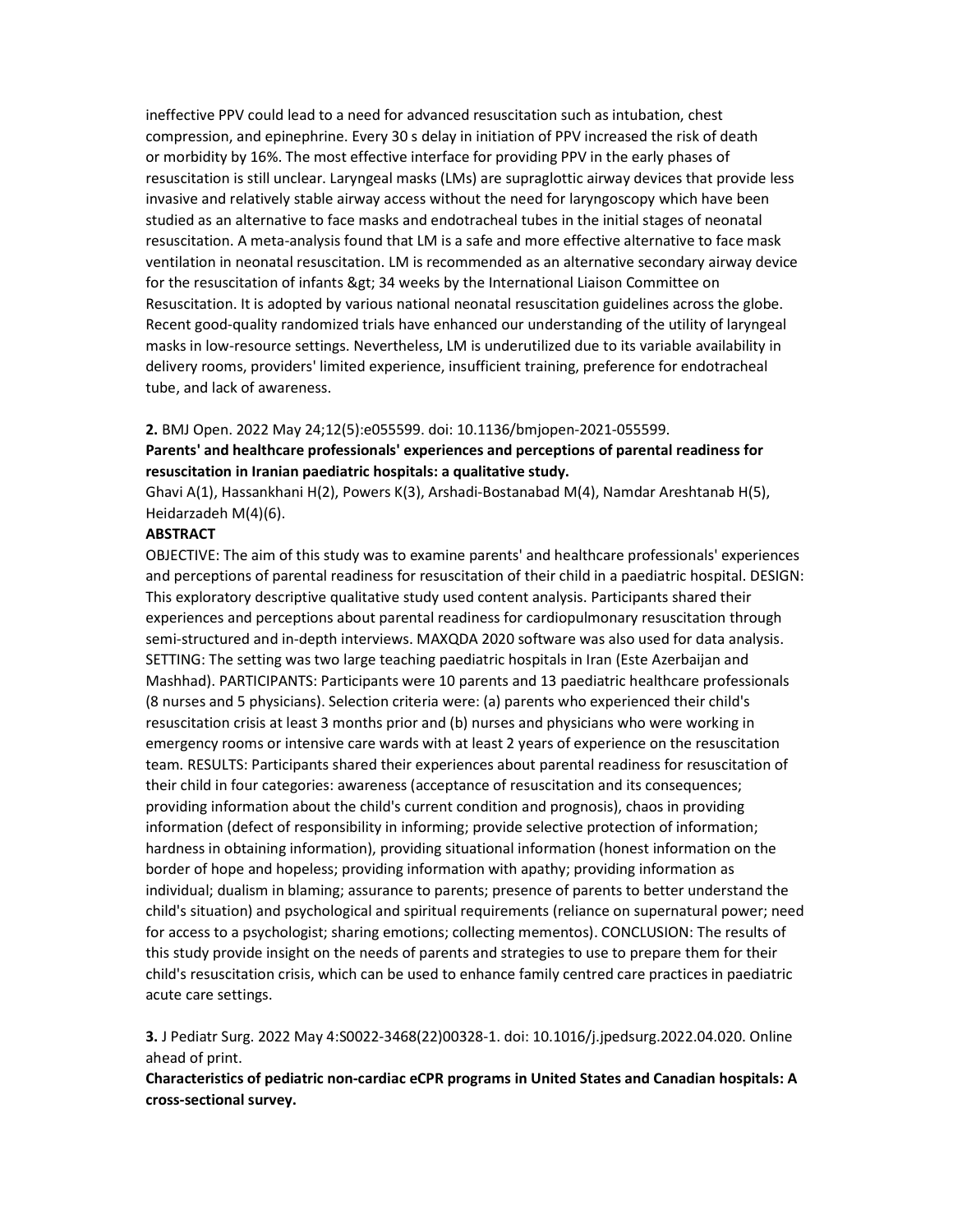Rice-Townsend SE(1), Brogan TV(2), DiGeronimo RJ(3), Riehle KJ(1), Stark RA(1), Yalon L(2), Rothstein DH(4).

# **ABSTRACT**

OBJECTIVE: To characterize practices surrounding pediatric eCPR in the U.S. and Canada. METHODS: Cross-sectional survey of U.S. and Canadian hospitals with non-cardiac eCPR programs. Variables included hospital and surgical group demographics, eCPR inclusion/exclusion criteria, cannulation approaches, and outcomes (survival to decannulation and survival to discharge). RESULTS: Surveys were completed by 40 hospitals in the United States (37) and Canada (3) among an estimated 49 programs (82% response rate). Respondents tended to work in >200 bed free-standing children's hospitals (27, 68%). Pediatric general surgeons respond to activations in 32 (80%) cases, with a median group size of 7 (IQR 5,9.5); 8 (20%) responding institutions take in-house call and 63% have a formal back-up system for eCPR. Dedicated simulation programs were reported by 22 (55%) respondents. Annual eCPR activations average approximately 6/year; approximately 39% of patients survived to decannulation, with 35% surviving to discharge. Cannulations occurred in a variety of settings and were mostly done through the neck at the purview of cannulating surgeon/ proceduralist. Exclusion criteria used by hospitals included pre-hospital arrest (21, 53%), COVID+ (5, 13%), prolonged CPR (18, 45%), lethal chromosomal anomalies (15, 38%) and terminal underlying disease (14, 35%). CONCLUSIONS: While there are some similarities regarding inclusion/exclusion criteria, cannulation location and modality and follow-up in pediatric eCPR, these are not standard across multiple institutions. Survival to discharge after eCPR is modest but data on cost and longterm neurologic sequela are lacking. Codification of indications and surgical approaches may help clarify the utility and success of eCPR.

## EXTRACORPOREAL LIFE SUPPORT

1. Artif Organs. 2022 May 26. doi: 10.1111/aor.14321. Online ahead of print. Risk Factors and Outcomes for Patients with Bleeding Complications Receiving Extracorporeal Membrane Oxygenation: An Analysis of the Chinese Extracorporeal Life Support Registry. Li C(#)(1), Cai T(#)(1), Xie H(1), Wang L(1), Yang F(1), Du Z(1), Hong X(2), Zhou C(3), Li Y(4), Qiu H(5), Tong Z(6), Zeng H(7), Peng Z(8), Li X(9), Hou X(1).

# **ABSTRACT**

OBJECTIVE: Bleeding is a severe complication of patients supported with extracorporeal membrane oxygenation (ECMO). This study aimed to analyze the occurrence, risk factors, and clinical outcomes of patients on ECMO with bleeding complications. METHODS: ECMO cases reported to the multicenter ECMO registry database of the Chinese Society of Extracorporeal Life Support (CSECLS) from January 2017 to December 2020 were enrolled. General information, ECMO indications, application, complications, and patient outcomes were collected and analyzed. RESULTS: A total of 6541 ECMO patients from 112 centers were enrolled. Overall, 1185 patients (18.1%) presented with one of the following bleeding complications, including 82 cases (1.3%) with severe bleeding during ECMO catheterization, 462 cases (7.1%) with bleeding at the ECMO cannulation site, 200 cases (3.5%) with bleeding at the surgical site, 180 cases (2.8%) with cerebral hemorrhage, 99 cases (1.5%) with pulmonary hemorrhage, 200 cases (3.5%) with gastrointestinal hemorrhage, 82 cases (1.3%) with ECMO withdrawal, and 118 (1.8%) deaths due to severe bleeding. Extracorporeal cardiopulmonary resuscitation (ECPR) patients had the highest incidence of bleeding complications (22.4%), followed by those on circulatory support (18.7%) and respiratory support (15.4%) (p<0.001). Multivariate analysis showed that pediatric patients (odds ratio [OR] 1.509, p<0.001), patients receiving renal replacement therapy (OR 1.932, p<0.001), and patients receiving central ECMO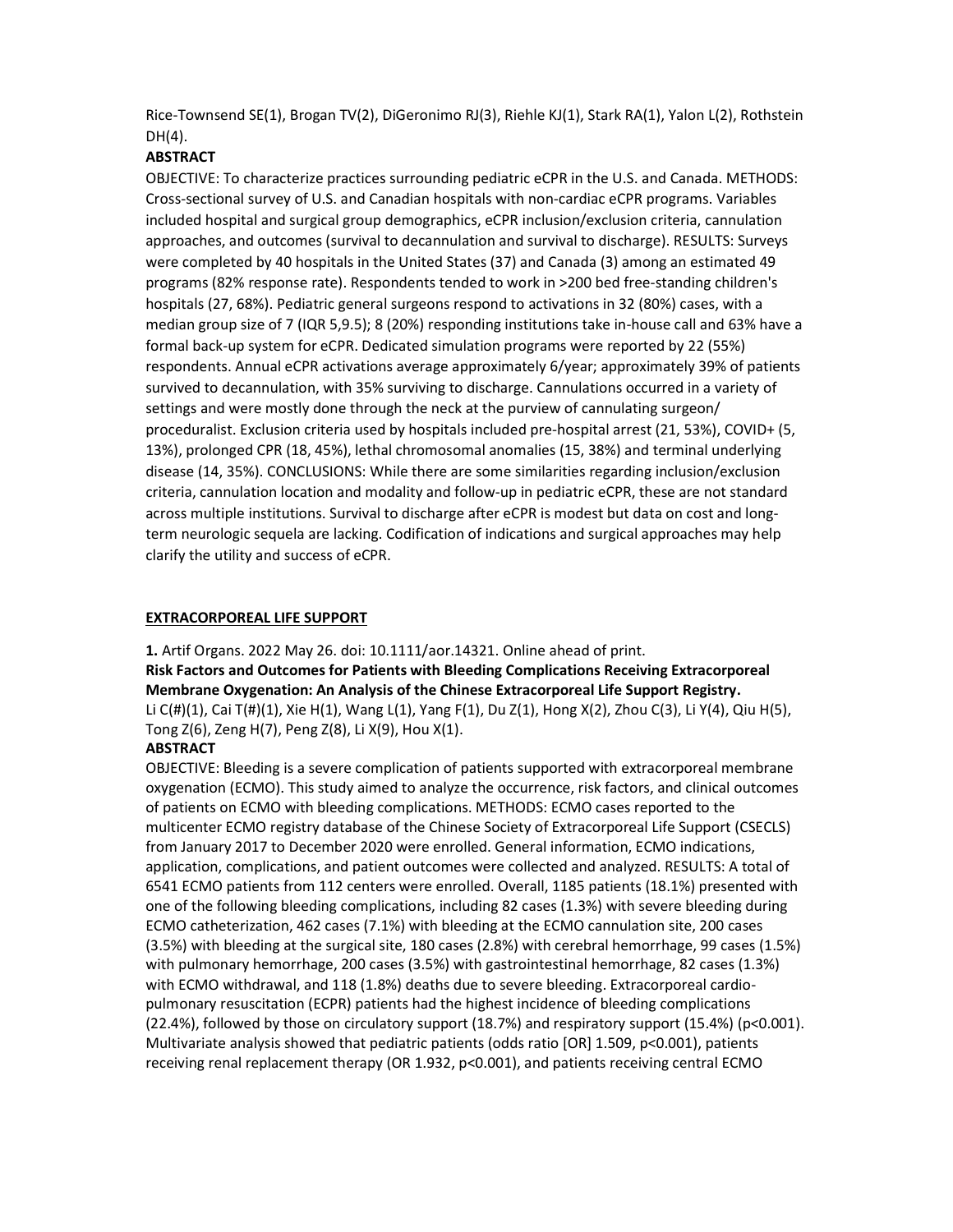cannulation (OR 3.023, p<0.001) were independent risk factors for all bleeding complications, while peripheral cannulation (OR 0.712, p<0.001) was an independent protective factor. Patients with any bleeding complication had significantly higher in-hospital mortality than patients without (61.9% vs. 46.3%, p<0.001). CONCLUSION: Up to 18.1% of ECMO patients in the CSECLS registry experienced bleeding complications, which was associated with higher in-hospital mortality, especially in patients who received ECPR, patients on circulatory support, and pediatric patients, which should arouse the attention of clinicians.

2. Front Med (Lausanne). 2022 May 9;9:867602. doi: 10.3389/fmed.2022.867602. eCollection 2022. Hyperoxia Is Not Associated With 30-day Survival in Out-of-Hospital Cardiac Arrest Patients Who Undergo Extracorporeal Cardiopulmonary Resuscitation.

Kobayashi M(1), Kashiura M(2), Yasuda H(2), Sugiyama K(1), Hamabe Y(1), Moriya T(2). **ABSTRACT** 

INTRODUCTION: The appropriate arterial partial pressure of oxygen (PaO2) in patients undergoing extracorporeal cardiopulmonary resuscitation (ECPR) forout-of-hospital cardiac arrest (OHCA) remains unclear. The present study aimed to investigate the relationship between hyperoxia and 30 day survival in patients who underwent ECPR. MATERIALS AND METHODS: This single-center retrospective cohort study was conducted between January 2010 and December 2018. OHCA patients who underwent ECPR were included in the study. Exclusion criteria were (1) age <18 years, (2) death within 24 h after admission, (3) return of spontaneous circulation at hospital arrival, and (4) hypoxia (PaO2 < 60 mmHg) 24 h after admission. Based on PaO2 at 24 h after admission, patients were classified into normoxia (60 mmHg ≤ PaO2 ≤ 100 mmHg), mild hyperoxia (100 mmHg < PaO2 ≤ 200 mmHg), and severe hyperoxia (PaO2 > 200 mmHg) groups. The primary outcome was 30-day survival after cardiac arrest, while the secondary outcome was 30-day favorable neurological outcome. Multivariate logistic regression analysis for 30-day survival or 30-day favorable neurological outcome was performed using multiple propensity scores as explanatory variables. To estimate the multiple propensity score, we fitted a multinomial logistic regression model using the patients' demographic, pre-hospital, and in-hospital characteristics. RESULTS: Of the patients who underwent ECPR in the study center, 110 were eligible for the study. The normoxia group included 29 cases, mild hyperoxia group included 46 cases, and severe hyperoxia group included 35 cases. Mild hyperoxia was not significantly associated with survival, compared with normoxia as the reference (adjusted odds ratio, 1.06; 95% confidence interval: 0.30-3.68; p = 0.93). Severe hyperoxia was also not significantly associated with survival compared to normoxia (adjusted odds ratio, 1.05; 95% confidence interval: 0.27-4.12; p = 0.94). Furthermore, no association was observed between oxygenation and 30-day favorable neurological outcomes. CONCLUSIONS: There was no significant association between hyperoxia at 24 h after admission and 30-day survival in OHCA patients who underwent ECPR.

# 3. Resusc Plus. 2022 May 20;10:100244. doi: 10.1016/j.resplu.2022.100244. eCollection 2022 Jun. Impact of extracorporeal CPR with transcatheter heart pump support (ECPELLA) on improvement of short-term survival and neurological outcome in patients with refractory cardiac arrest - A single-site retrospective cohort study.

Unoki T(1), Kamentani M(1), Nakayama T(1), Tamura Y(1), Konami Y(1), Suzuyama H(1), Inoue M(1), Yamamuro M(1), Taguchi E(1), Sawamura T(1), Nakao K(1), Sakamoto T(1).

# ABSTRACT

AIM: Extracorporeal cardiopulmonary resuscitation (E-CPR) using veno-arterial extracorporeal membrane oxygenation (VA-ECMO) is a novel lifesaving method for refractory cardiac arrest. Although VA-ECMO preserves end-organ perfusion, it may affect left ventricular (LV) recovery due to increased LV load. An emerging treatment modality, ECPELLA, which combines VA-ECMO and a transcatheter heart pump, Impella, can simultaneously provide circulatory support and LV unloading. In this single-site cohort study, we assessed impact of ECPELLA support on clinical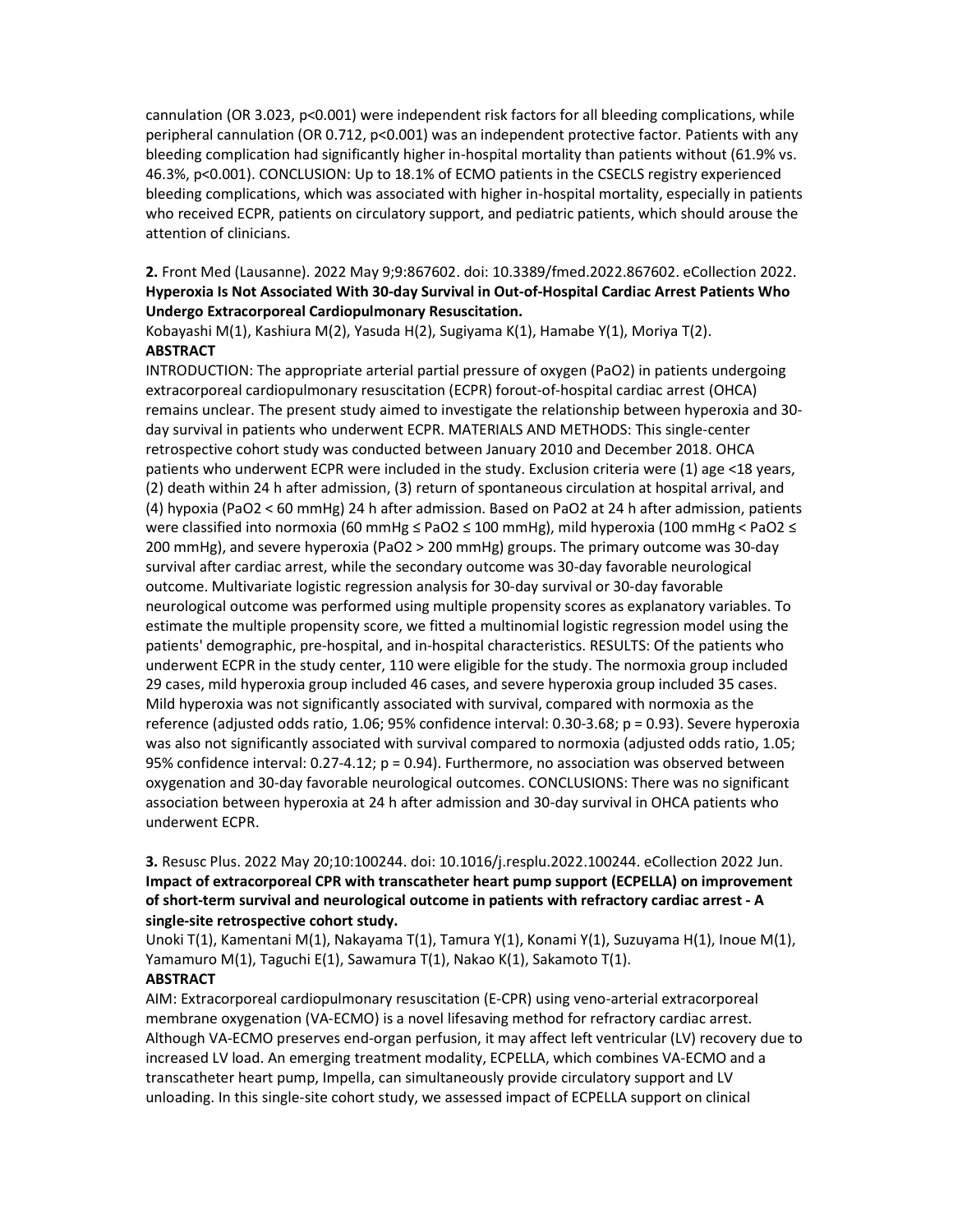outcomes of refractory cardiac arrest patients. METHOD: We retrospectively reviewed 165 consecutive cardiac arrest patients, who underwent E-CPR by VA-ECMO with or without intra-aortic balloon pump (IABP) or ECPELLA from January 2012 to September 2021. We assessed 30-day survival rate, neurological outcome, hemodynamic data, and safety profiles including hemolysis, acute kidney injury, blood transfusion and embolic cerebral infarction. RESULTS: Among 165 E-CPR patients, 35 patients were supported by ECPELLA, and 130 patients were supported by conventional VA-ECMO with or without IABP. Following propensity score matching of 30 ECPELLA and 30 VA-ECMO patients, the 30-day survival (ECPELLA: 53%, VA-ECMO: 20%, p < 0.01) and favorable neurological outcome determined by the Cerebral Performance Category score 1 or 2 (ECPELLA: 33%, VA-ECMO: 7%, p < 0.01) were significantly higher with ECPELLA. Patients receiving ECPELLA also showed significantly higher total mechanical circulatory support flow and lower arterial pulse pressure for the first 3 days (p < 0.01) of treatment. There were no statistical differences in safety profiles between treatment groups. CONCLUSION: ECPELLA may be associated with improved 30-day survival and neurological outcome in patients with refractory cardiac arrest.

4. Crit Care Med. 2022 Jun 1;50(6):e569-e580. doi: 10.1097/CCM.0000000000005466. Epub 2022 Feb 3.

## Longitudinal Trends in Bleeding Complications on Extracorporeal Life Support Over the Past Two Decades-Extracorporeal Life Support Organization Registry Analysis.

Willers A(1), Swol J(2), Buscher H(3)(4), McQuilten Z(5), van Kuijk SMJ(6), Ten Cate H(7)(8), Rycus PT(9), McKellar S(10)(11), Lorusso R(1)(8), Tonna JE(10)(11).

## **ABSTRACT**

OBJECTIVES: Data about inhospital outcomes in bleeding complications during extracorporeal life support (ECLS) have been poorly investigated. DESIGN: Retrospective observational study. SETTING: Patients reported in Extracorporeal Life Support Organization Registry. PATIENTS: Data of 53.644 adult patients (greater than or equal to 18 yr old) mean age 51.4 ± 15.9 years, 33.859 (64.5%) male supported with single ECLS run between 01.01.2000 and 31.03.2020, and 19.748 cannulated for venovenous (V-V) ECLS and 30.696 for venoarterial (V-A) ECLS. INTERVENTIONS: Trends in bleeding complications, bleeding risk factors, and mortality. MEASUREMENT AND MAIN RESULTS: Bleeding complications were reported in 14.786 patients (27.6%), more often in V-A ECLS compared with V-V (30.0% vs 21.9%; p < 0.001). Hospital survival in those who developed bleeding complications was lower in both V-V ECLS (49.6% vs 66.6%; p < 0.001) and V-A ECLS (33.9 vs 44.9%; p < 0.001). Steady decrease in bleeding complications in V-V and V-A ECLS was observed over the past 20 years (coef., - 1.124; p < 0.001 and -1.661; p < 0.001). No change in mortality rates was reported over time in V-V or V-A ECLS (coef., -0.147;  $p = 0.442$  and coef., -0.195;  $p = 0.139$ ). Multivariate regression revealed advanced age, ecls duration, surgical cannulation, renal replacement therapy, prone positioning as independent bleeding predictors in v-v ecls and female gender, ecls duration, pre-ecls arrest or bridge to transplant, therapeutic hypothermia, and surgical cannulation in v-a ecls. CONCLUSIONS: A steady decrease in bleeding over the last 20 years, mostly attributable to surgical and cannula-siterelated bleeding has been found in this large cohort of patients receiving ECLS support. However, there is not enough data to attribute the decreasing trends in bleeding to technological refinements alone. Especially reduction in cannulation site bleeding is also due to changes in timing, patient selection, and ultrasound guided percutaneous cannulation. Other types of bleeding, such as CNS, have remained stable, and overall bleeding remains associated with a persistent increase in mortality.

5. Emerg Med Australas. 2022 Jun;34(3):471-472. doi: 10.1111/1742-6723.13963. Epub 2022 Mar 16.

# Survival with extracorporeal membrane oxygenation during cardiopulmonary resuscitation following cardiac arrest due to nortriptyline overdose.

Humphreys M(1)(2)(3), Pincus J(3)(4), Harburg G(1)(3), Isoardi KZ(1)(2)(3).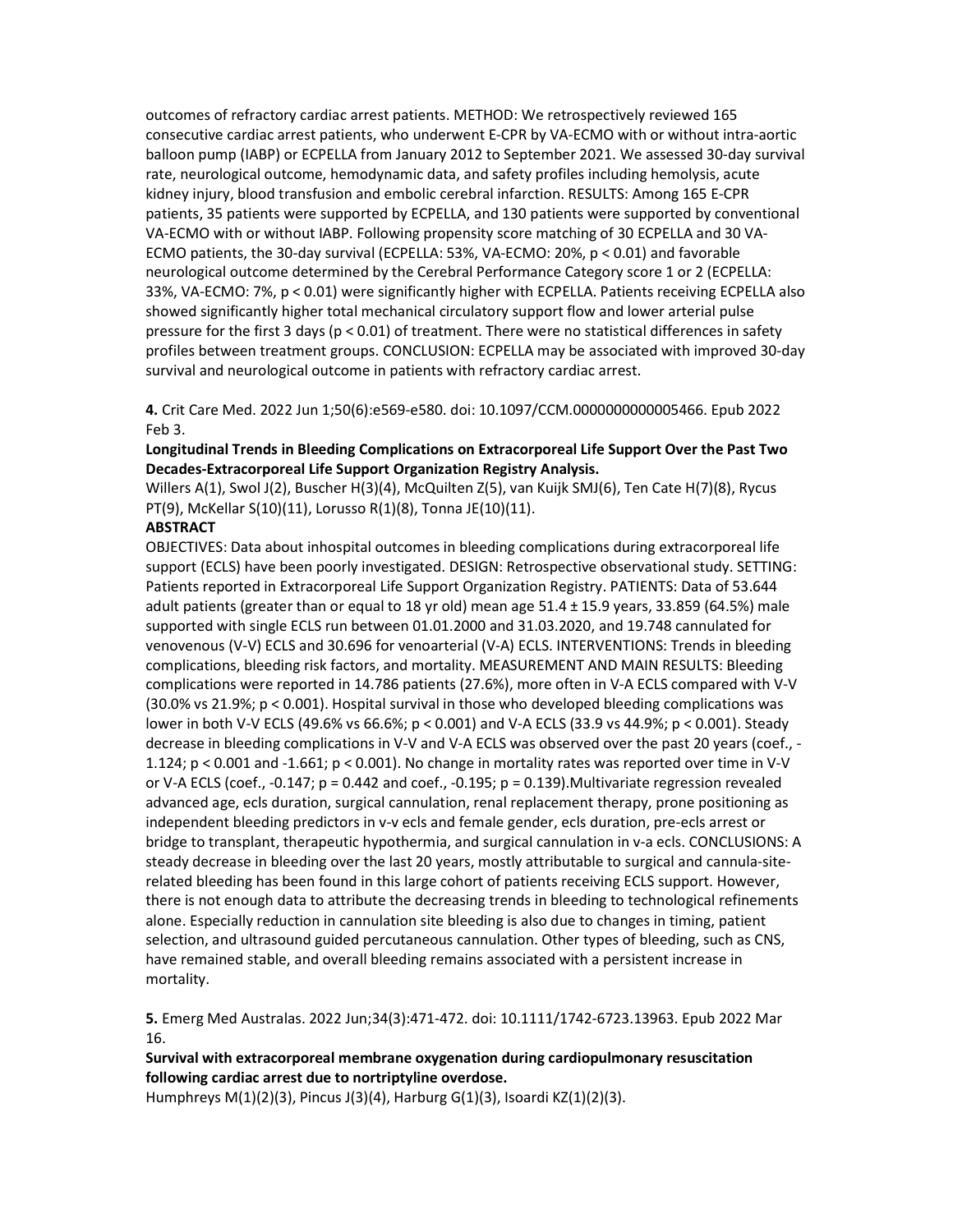#### NO ABSTRACT AVAILABLE

#### EXPERIMENTAL RESEARCH

1. J Am Heart Assoc. 2022 May 27:e025400. doi: 10.1161/JAHA.122.025400. Online ahead of print. Effects of Sodium Nitroprusside Administered Via a Subdural Intracranial Catheter on the Microcirculation, Oxygenation, and Electrocortical Activity of the Cerebral Cortex in a Pig Cardiac Arrest Model.

Lee HY(1), Jung YH(2)(3), Mamadjonov N(4), Jeung KW(2)(3), Kim MC(5), Lim KS(6), Jeon CY(7), Lee Y(7), Kim HJ(8).

## **ABSTRACT**

Background Postischemic cerebral hypoperfusion has been indicated as an important contributing factor to secondary cerebral injury after cardiac arrest. We evaluated the effects of sodium nitroprusside administered via a subdural intracranial catheter on the microcirculation, oxygenation, and electrocortical activity of the cerebral cortex in the early postresuscitation period using a pig model of cardiac arrest. Methods and Results Twenty-nine pigs were resuscitated with closed cardiopulmonary resuscitation after 14 minutes of untreated ventricular fibrillation. Thirty minutes after restoration of spontaneous circulation, 24 pigs randomly received either 4 mg of sodium nitroprusside (IT-SNP group) or saline placebo (IT-saline group) via subdural intracranial catheters and were observed for 5 hours. The same dose of sodium nitroprusside was administered intravenously in another 5 pigs. Compared with the IT-saline group, the IT-SNP group had larger areas under the curve for tissue oxygen tension and percent changes of arteriole diameter and number of perfused microvessels from baseline (all P<0.05) monitored on the cerebral cortex during the 5-hour period, without severe hemodynamic instability. This group also showed faster recovery of electrocortical activity measured using amplitude-integrated electroencephalography. Repeatedmeasures analysis of variance revealed significant group-time interactions for these parameters. Intravenously administered sodium nitroprusside caused profound hypotension but did not appear to increase the cerebral parameters. Conclusions Sodium nitroprusside administered via a subdural intracranial catheter increased post-restoration of spontaneous circulation cerebral cortical microcirculation and oxygenation and hastened electrocortical activity recovery in a pig model of cardiac arrest. Further studies are required to determine its impact on the long-term neurologic outcomes.

2. Physiol Res. 2022 May 26. Online ahead of print.

Inhibition of extracellular signal-regulated kinase downregulates endoplasmic reticulum stressinduced apoptosis and decreases brain injury in a cardiac arrest rat model.

Yuan ZL(1), Zhang ZX, Mo YZ, Li DL, Xie L, Chen MH.

#### **ABSTRACT**

Cerebral ischemia-reperfusion injury (CIRI) is the predominant cause of neurological disability after cardiac arrest/cardiopulmonary resuscitation (CA/CPR). The endoplasmic reticulum stress (ERs) induced apoptosis plays an important role in neuronal survival/death in CIRI. Our previous studies reported that the extracellular signal-regulated kinase (ERK) inhibitor, PD98059, alleviates CIRI after CA/CPR. Whether ERs-induced apoptosis is involved in the neuroprotection of PD98059 remains unknown. This study aims to investigate the effects of ERK inhibition by PD98059 on ERs-induced apoptosis after CIRI in the CA/CPR rat model. The baseline characteristics of male adult Sprague-Dawley (SD) rats in all groups were evaluated before CA/CPR. The SD rats that survived from CA/CPR were randomly divided into 3 groups (n=12/group): normal saline group (1 ml/kg), dimethylsulfoxide (DMSO, the solvent of PD98059, 1 ml/kg) group, PD98059 group (0.3 mg/kg). Another 12 SD rats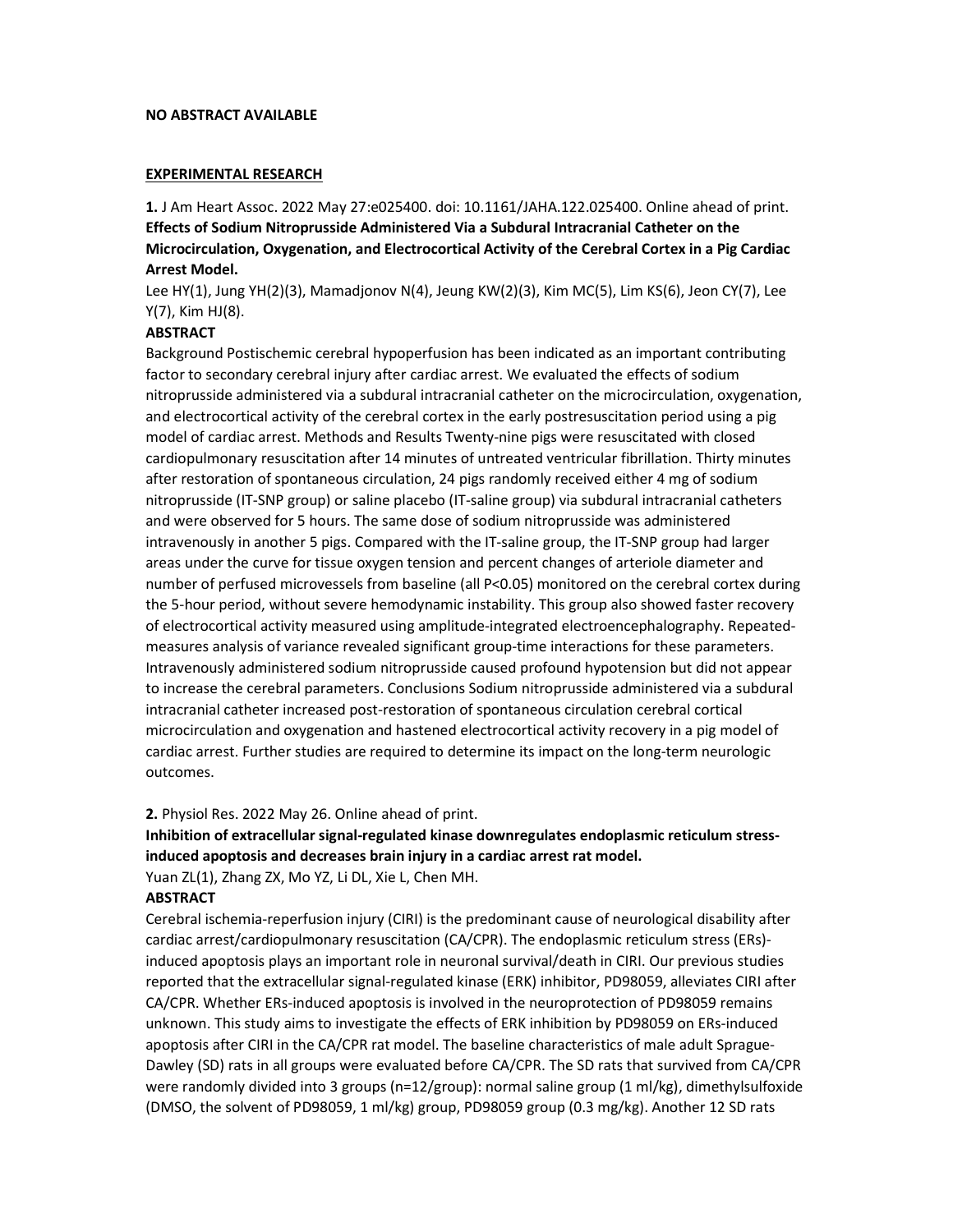were randomly selected as the Sham group. Twenty-four hours after resuscitation, neural injury was assessed by survival rate, neurological deficit scores (NDS) and Nissl staining; apoptosis of brain cells was detected using terminal deoxynucleotidyl transferase dUTP nick end labeling (TUNEL) staining; mRNA expression and protein levels of ERs-related protein BIP, PERK, ATF4 and CHOP were checked with RT-PCR and Western Blot. The results showed that there were no significant differences in baseline characteristics before CA/CPR among all groups. PD98059 significantly improved survival rate and NDS, increased the Nissl bodies in neurons, reduced apoptosis, downregulated the mRNA transcription and expression levels of BIP, PERK, ATF4 and CHOP at 24 h after CA/CPR. Our results demonstrate that inhibition of ERK by PD98059 alleviates ERs-induced apoptosis via BIP-PERK-ATF4- CHOP signaling pathway and mitigates CIRI in the CA/CPR rat model.

#### 3. J Transl Med. 2022 May 23;20(1):238. doi: 10.1186/s12967-022-03441-4.

Serum proteome alterations during conventional and extracorporeal resuscitation in pigs. Bernhard P(#)(1)(2)(3), Bretthauer BA(#)(4), Brixius SJ(4), Bügener H(4), Groh JE(4), Scherer C(4), Damjanovic D(4), Haberstroh J(5), Trummer G(4), Benk C(4), Beyersdorf F(4), Schilling O(1), Pooth JS(6).

## ABSTRACT

BACKGROUND: Only a small number of patients survive an out-of-hospital cardiac arrest (CA) and can be discharged from hospital alive with a large percentage of these patients retaining neurological impairments. In recent years, extracorporeal cardiopulmonary resuscitation (ECPR) has emerged as a beneficial strategy to optimize cardiac arrest treatment. However, ECPR is still associated with various complications. To reduce these problems, a profound understanding of the underlying mechanisms is required. This study aims to investigate the effects of CA, conventional cardiopulmonary resuscitation (CPR) and ECPR using a whole-body reperfusion protocol (controlled and automated reperfusion of the whole body-CARL) on the serum proteome profiles in a pig model of refractory CA. METHODS: N = 7 pigs underwent 5 min of untreated CA followed by 30 min CPR and 120 min perfusion with CARL. Blood samples for proteomic analysis were drawn at baseline, after CPR and at the end of the CARL period. Following albumin-depletion, proteomic analysis was performed using liquid chromatography-tandem mass spectrometry. RESULTS: N = 21 serum samples were measured resulting in the identification and quantification of 308-360 proteins per sample and 388 unique proteins in total. The three serum proteome profiles at the investigated time points clustered individually and segregated almost completely when considering a 90% confidence interval. Differential expression analysis showed significant abundance changes in 27 proteins between baseline and after CPR and in 9 proteins after CARL compared to CPR. Significant findings were further validated through a co-abundance cluster analysis corroborating the observed abundance changes. CONCLUSIONS: The presented data highlight the impact of systemic ischemia and reperfusion on the entire serum proteome during resuscitation with a special focus on changes regarding haemolysis, coagulation, inflammation, and cell-death processes. Generally, the observed changes contribute to post-ischemic complications. Better understanding of the underlying mechanisms during CA and resuscitation may.

4. Eur J Pharmacol. 2022 May 19:175038. doi: 10.1016/j.ejphar.2022.175038. Online ahead of print. Carbon monoxide-releasing molecule-2 ameliorates postresuscitation myocardial dysfunction in rat via mitochondrial-mediated apoptosis pathway and the regulation of mitochondrial dynamics. Liu M(1), Du F(2), Liu F(3), Wang XH(4).

## ABSTRACT

Mitochondrial dysfunction plays a significant role in the development of postresuscitation myocardial dysfunction (PRMD). Endogenous carbon monoxide (CO) has obvious protective effects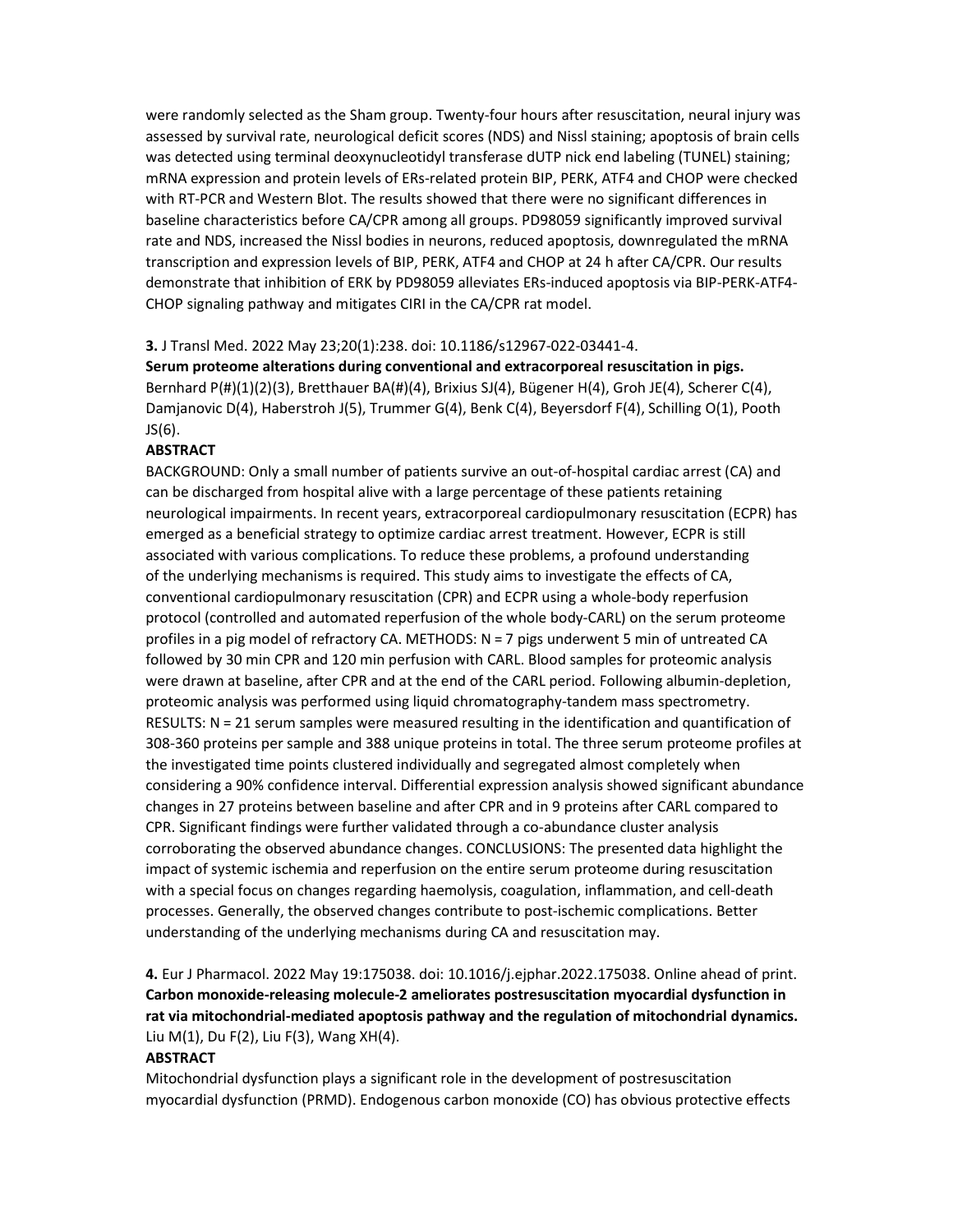on cardiomyocytes and that mitochondria are considered to be the main targets of CO action. This study aimed to investigate whether exogenous CO (carbon monoxide releasing molecule 2, CORM-2) could protect against PRMD, and improve cardiac function in rats via the mitochondria pathway. Forty male Sprague-Dawley rats were randomly divided into five groups: sham group, model cardiopulmonary resuscitation (CPR) group, CORM-2 treatment group, inactivated CORM-2 group, and DMSO (Dimethyl sulfoxide, CORM-2 vehicle) group. Excluding the sham group, all groups underwent CPR 4 min after cardiac arrest (CA), animals in every group underwent surgery for catheter insertion before the CA-CPR. In the treatment groups, CORM-2 and inactivated CORM-2 (both 4 mg/kg, dissolved in 2% dimethyl sulfoxide and diluted in normal saline) were intraperitoneally injected 12 h before CPR was started. In the sham, model CPR, and vehicle groups, animals were administered normal saline or vehicle as appropriate. The results demonstrated that the mitochondrial ultrastructure abnormalities in CORM-2 group was less severe than CPR rats. CORM-2 alleviated myocardial contractile and diastolic dysfunction after CPR, decreased caspase-3 and caspase-9 expression in myocardial tissues, and meanwhile suppressed cytochrome c release from mitochondria. Furthermore, CORM-2 lessen the production of reactive oxygen species(ROS) and increased myocardial mitochondrial respiratory complex IV enzyme activity after CPR. Dynaminrelated protein 1 (Drp1) was significantly less expressed in CORM-2 group with high expression of mitofusion-2(Mfn2), suggesting that CORM-2 can promote mitochondrial fusion and reduce mitochondrial fission. Collectively, we provide the evidence that CORM-2 effectively relieved myocardial injury after CPR in rats, protected myocardial mitochondria, and preserved cardiac function after resuscitation. The proposed mechanisms of action were improved mitochondrial respiratory function, maintained mitochondrial dynamics balance, and suppressed the mitochondrial-mediated apoptosis.

5. Exp Ther Med. 2022 Jun;23(6):422. doi: 10.3892/etm.2022.11349. Epub 2022 May 3. Anisodamine hydrobromide ameliorates cardiac damage after resuscitation. Dong GJ(1), Yang J(1), Zhao X(1), Guo SB(1).

#### **ABSTRACT**

The microcirculation is correlated with the prognosis of patients with cardiac arrest and changes after resuscitation. In the present study, the effects of anisodamine hydrobromide (AH) on microcirculation was investigated and its potential mechanisms were explored. A total of 24 pigs were randomly grouped into three groups (n=8): Sham, Saline and AH group. After pigs were anesthetized, intubated and mechanically ventilated, ventricular fibrillation was induced by electrical stimulation. After 8 min, cardiopulmonary resuscitation was given to the restoration of spontaneous circulation (ROSC). Arteriovenous blood was collected at baseline and 0, 1, 2, 4 and 6 h after ROSC to measure blood gas and cytokines. Perfused vessel density (PVD) and microvascular flow index (MFI) were measured to reflect the microcirculation. Continuous cardiac output and global ejection fraction were measured to indicate hemodynamics. Compared with Sham group, PVD and MFI in the intestines and the sublingual regions decreased significantly after resuscitation. The microcirculation recovered faster in the AH group than the SA group. The decrease of intestinal microcirculatory blood flow was closely related to the decrease of sublingual microcirculatory blood flow. The cardiac function was impaired after resuscitation, and a decrease of IFN-γ as well as IL-2 and an increase of IL-4 as well as IL-10 suggested the immune imbalance. The microcirculation changes in sublingual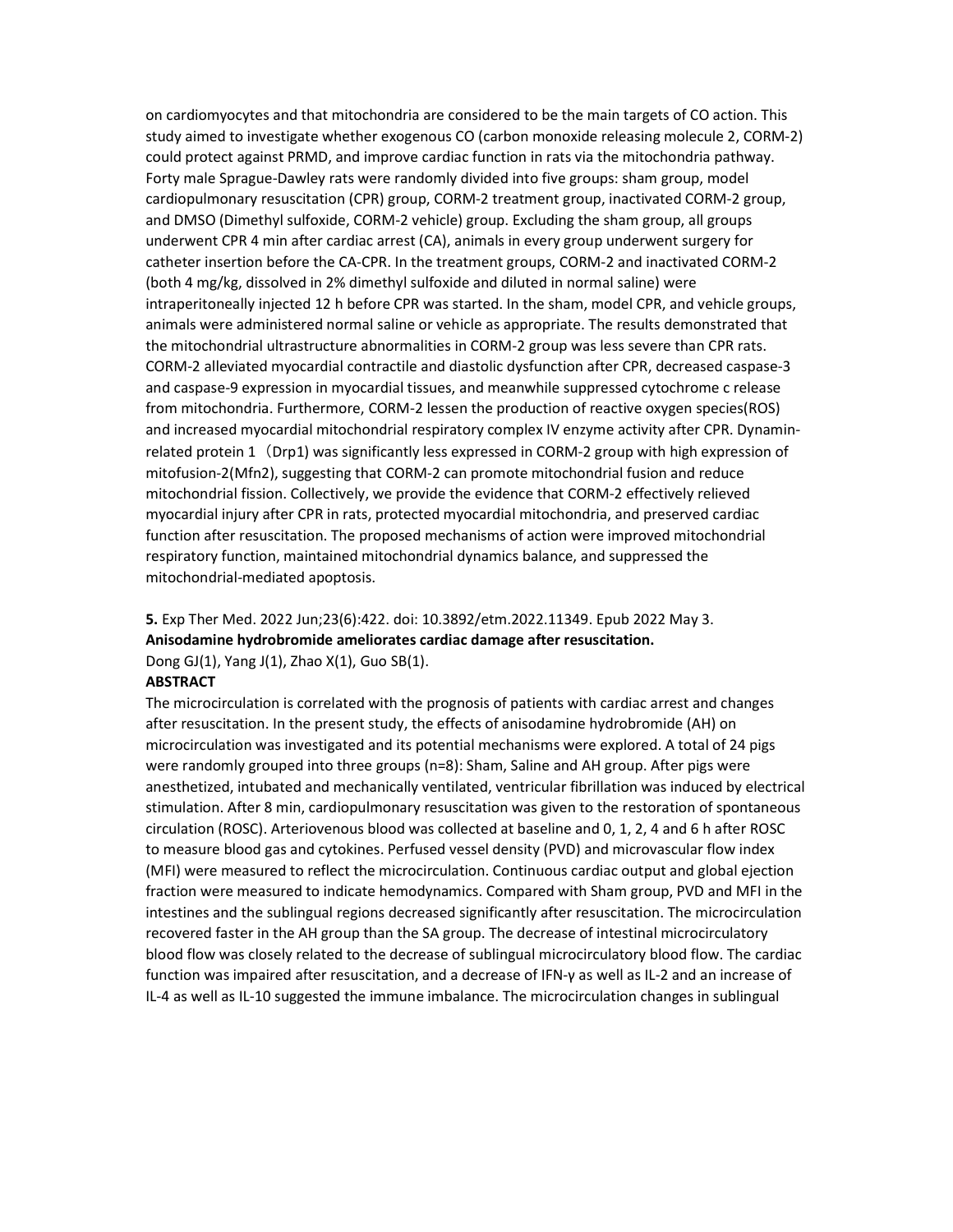regions were closely related to the changes in intestines. AH could improve the immune imbalance after resuscitation and was beneficial to the recovery of cardiac function.

# CASE REPORTS

1. J Cardiovasc Dev Dis. 2022 Apr 27;9(5):135. doi: 10.3390/jcdd9050135.

# A Rare Case of Polysplenia Syndrome Associated with Severe Cardiac Malformations and Congenital Alveolar Dysplasia in a One-Month-Old Infant: A Complete Macroscopic and Histopathologic Study.

Mohor CI(1), Fleaca SR(2), Oprinca Muja A(1), Oprinca GC(1), Roman MD(2), Chicea R(2), Boicean AG(3), Dura H(1), Tanasescu C(2), Ion NCI(2), Faur M(2), Bacila CI(3), Batar F(3), Mohor CI(1). **ABSTRACT** 

Polysplenia syndrome represents a type of left atrial isomerism characterized by multiple small spleens, often associated with cardiac malformations and with situs ambiguus of the abdominal organs. The case presented is of a one-month-old male infant, weighing approximately 3000 g, born at the County Clinical Emergency Hospital of Sibiu, who was hospitalized from birth until death. The patient suffered cardio-respiratory arrest due to severe hypoxia and septicemia on the background of a series of complex cardiac malformations associated with congenital abdominal organ anomalies. Examination of the body revealed a common atrium with complete atrioventricular canal defect, left ventricular hypertrophy, right ventricle hypoplasia, truncus arteriosus, superior vena cava duplication, bilobation of the lungs, situs ambiguous of the abdominal organs with right-sided stomach, a midline liver, gall bladder agenesis, multiple right-sided spleens and complete inversion of the intestines and pancreas. Histopathology concluded that the patient suffered cardiac lesions consistent with infantile lactic acidosis, as well as pulmonary modifications suggesting congenital alveolar dysplasia and altered hepatic architecture compatible with fibrosis.

2. JACC Case Rep. 2022 May 18;4(10):576-580. doi: 10.1016/j.jaccas.2022.03.028. eCollection 2022 May 18.

# Pulmonary Embolism Complicated With Cardiopulmonary Arrest Treated With Combination of Thrombolytics and Aspiration Thrombectomy.

Remillard TC(1), Kassam Z(1), Coven M(2), Mangla A(1)(2), Lasic Z(1)(2).

# ABSTRACT

Systemic thrombolytic therapy is frequently used in the treatment of massive pulmonary embolism. We describe a case of pulseless electrical activity arrest, refractory obstructive shock in the setting of massive pulmonary embolism despite tissue plasminogen activator that was successfully treated with catheter-directed aspiration thrombectomy.

# 3. J Surg Case Rep. 2022 May 18;2022(5):rjac219. doi: 10.1093/jscr/rjac219. eCollection 2022 May. Non-operative management of pneumoperitoneum following cardiopulmonary resuscitation. Johnson CL(1), Gomes C(2), Cheng J(3), Lebares CC(1).

# **ABSTRACT**

Spontaneous pneumoperitoneum in a patient with a tracheostomy tube following cardiopulmonary resuscitation is exceedingly rare, with little experimental nor observational data to guide evidencebased management. We present the case of a 75-year-old woman with a tracheostomy tube who developed pneumoperitoneum following CPR. The patient experienced pulseless electrical activity arrest requiring nine rounds of chest compressions to return to spontaneous circulation. Computerized tomography demonstrated pneumothoraces, subcutaneous emphysema and extensive intraperitoneal, extraperitoneal and retroperitoneal free air without evidence of visceral